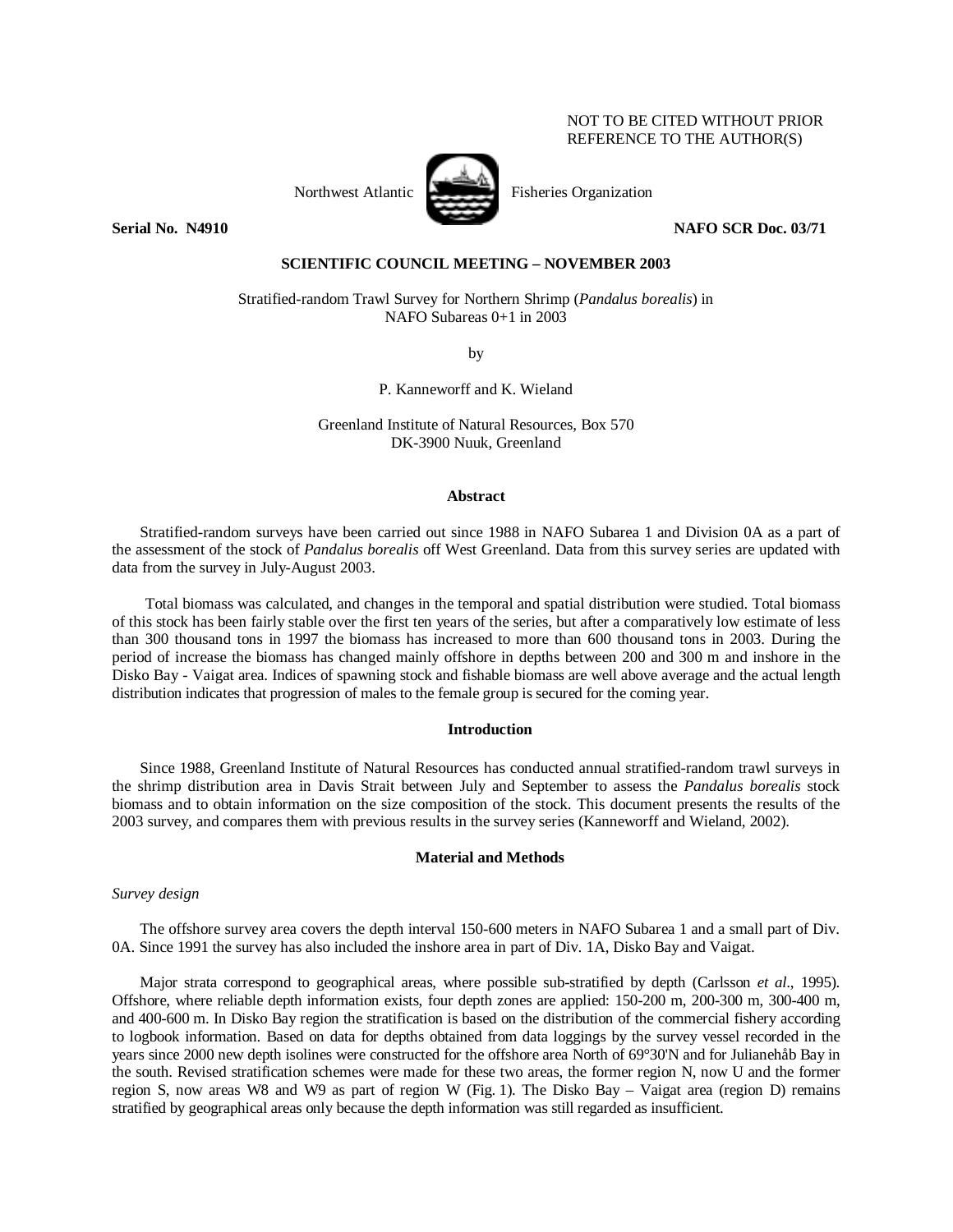From 1988 through 1997 trawl stations were allocated to strata proportionally to stratum area, but since 1998 the allocation has been weighted towards strata with historically high densities of northern shrimp, where high variances are observed, in order to get a more precise biomass estimate. An exponential smoothing technique for the weighting was applied to give higher influence of the more recent observations to the weight factors (Kingsley, 2001a).

In 1999 a new method of choosing stations for the survey was introduced using a minimum distance between stations (a buffer zone), however still keeping the randomness in placing stations (Kingsley *et al*., in prep.).

From 1988 through 1998 stations have been selected at random by re-placing sampling sites for each year. To study the stability of the stock distribution and assess the performance of a fixed-station design relative to that of resampling (Kingsley, 2001a) about 50% of the stations from the surveys in 1998-2003, randomly chosen, were repeated as fixed stations in the following year. The remainder of the stations were re-selected, using the abovementioned buffer zone method, and using the fixed stations as already chosen stations.

As the observed densities of northern shrimp in the region north of  $69^{\circ}30'N$ , had consistently been low and because of severe difficulties in finding suitable bottom for trawling, it was in 1998 decided to use a fixed-station sampling design in this area. To cover all nine strata with a minimum of two stations in each, 20 possible trawl tracks were chosen from which between 10 and 18 were realized annually in the years 1999-2002. In 2003, having obtained better information on depth structure, we introduced the same procedure for stratification and selection of stations as in other offshore areas.

In addition to the survey strata designed primarily for the sampling of northern shrimp, trawling was conducted at 32 stations in NAFO Div. 1B-1F at depths <150 m. The results of fish catches from these stations as well as from the shrimp survey area will be reported elsewhere.

#### *Fishing practices*

The survey was conducted with the 722 GRT trawler, *Paamiut*, using a 3000/20-mesh *Skjervøy* bottom trawl with a twin cod-end. Mesh size in the cod-end was reduced from 44 mm to 20 mm (stretched) in 1993, and the fine mesh cod-end has been used thereafter. Trawl doors were of the type *Greenland Perfect*, measuring  $370 \times 250$  cm and weighing 2420 kg. Trawl geometry was measured with *Scanmar* acoustic sensors mounted on the trawl doors, and a *Furuno* trawl-eye on the headrope.

In order to minimise the influence of daily vertical migrations of shrimp, trawling was carried out only between 0900 and 1900 UTC. The position (GPS) of the vessel at the beginning and end of each tow was used to measure the length of the track, calculated as straight lines.

Tow duration has been changed through the years from 60 minutes (1988-97) stepwise shortened to a mixture of 15 and 30 minutes (2001-2003). These reductions were made after thorough analysis (Carlsson *et al*., 1998) in order to optimise the sampling schedule, obtaining more stations per day without loosing sampling information. To study further the effect of the reduction tow durations of 30 and 15 minutes were applied in the proportion 2:1, randomly distributed in the strata.

Due to exceptional extension of the ice ('West-ice') in 2003 some of the sites in the Canadian part of the distribution area could not be visited. Only 6 of 10 planned stations were taken in this area.

As earlier, a number of planned trawling sites had to be skipped for various reasons. As about half of the trawling sites are chosen at random some stations may have been placed in areas in which the conditions were not sufficiently known to judge if the sites should have been removed from the list of trawlable areas. Of 199 planned stations 29 had to be skipped, mainly due to bottom or ice conditions, 2 extra stations were added, but time restriction due to bad weather in the end of the survey period did not allow to find more alternative trawl tracks. In total, samples and data from 172 trawl stations were used to describe the stock situation of northern shrimp in 2003.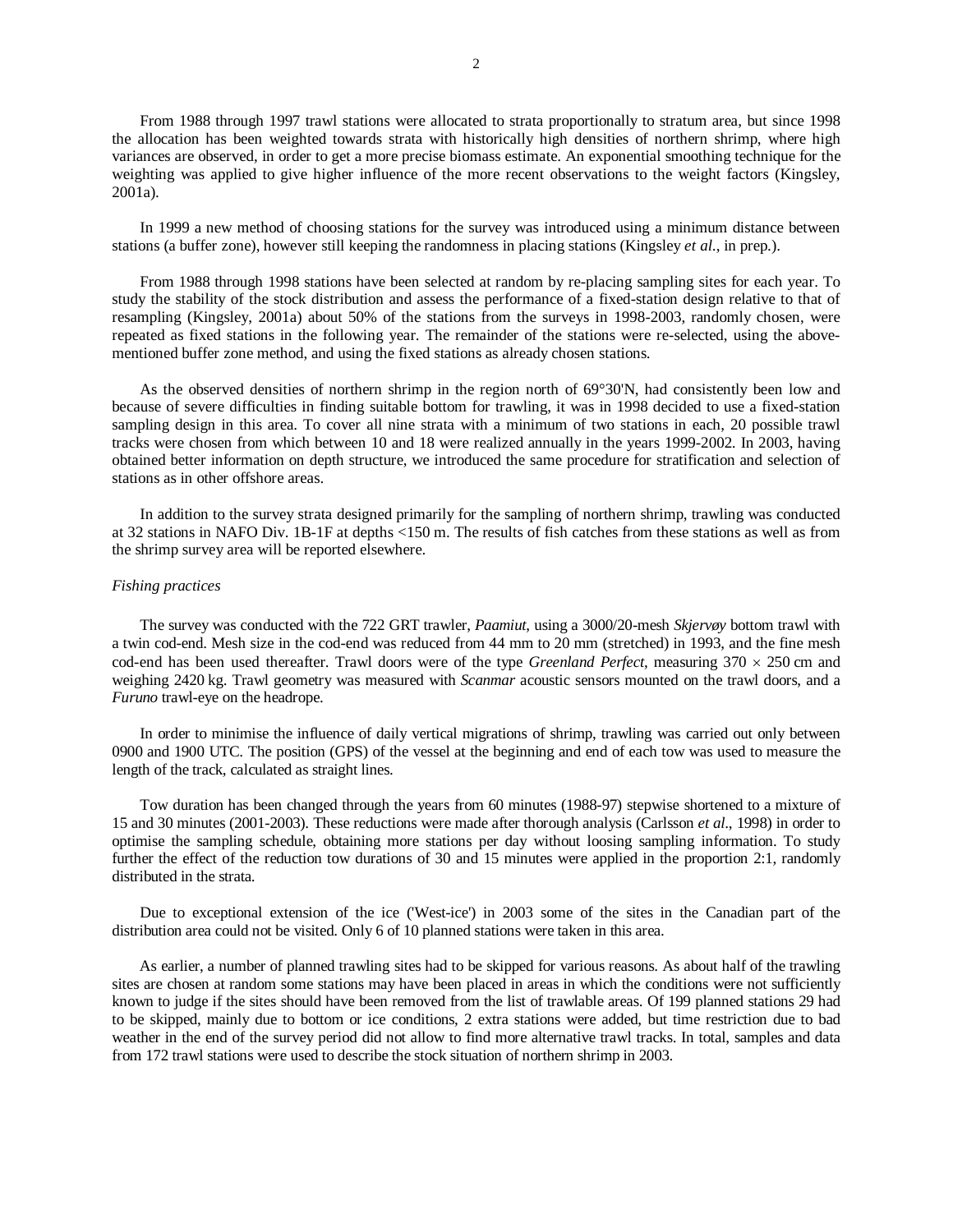## *Swept area*

The distance between the trawl doors was recorded 3 or 5 times in each haul (for tow durations of 15 and 30 minutes, respectively), and the mean wingspread was calculated from that. The nominal swept area was calculated as the straight-line track length between start and end-positions (GPS) multiplied by the mean wingspread for the tow.

## *Unweighted estimates of biomass (tow duration and end error)*

Two different target tow durations were used in 2003 (15 and 30 minutes). Analyses have so far found that shorter tows are no more variable than long tows (Kingsley, 2001b); therefore, no weighting was applied to tows of different durations. Analyses of the survey data from 1999 also showed that the effective swept area is somewhat larger than the estimated (Kingsley, l.c.), corresponding to about 8% of the swept area of a 30-minute haul (or approximately 2.8 minutes per trawling operation). No correction of this end-effect has yet been included, as further analyses of the survey data from recent years are expected to refine the results. For each tow, the catch was divided by the nominal swept area, i.e. that calculated from wingspread and track-length, to estimate the density, which was multiplied by the stratum area to estimate stratum biomass. Unweighted means and variances of these biomass estimates were added to those of other strata to get regional and overall estimates.

## *Fixed stations*

The fixing of some stations from year-to-year since 1998 has been ignored in the analyses carried out for the present document, i.e. data from the fixed and the re-placed stations have been analysed together without distinction. Analyses are therefore the same as in the years in which all stations were randomly selected.

## *Biological samples*

From each survey catch a sample of about 2-3 kg of shrimp was taken and sorted to species. Northern shrimp were grouped into males, primiparous and multiparous females based on their sexual characteristics defined by Allen (1959) and McCrary (1971), and oblique carapace length (CL) was measured by slide callipers to the nearest 0.1 mm.

 The number of northern shrimp in the samples was weighted by total catch and stratum area to obtain estimates of total number by sex and length group (0.5 mm intervals) for each stratum, for different inshore and offshore areas and the total survey area. These data were used to construct area-specific length frequencies and to calculate abundance indices for males and females as well as for small (<17 mm) males, which are expected to enter the fishery in the coming year.

An index of spawning stock biomass (SSB) index was computed from the proportion of females in weight converted from the overall length distribution and the estimate of total survey biomass. Fishable biomass (FB) was derived from the total number of shrimp with a length equal to and greater than 17 mm CL converted to weight. Here, length-weight relationships provided by Carlsson and Kanneworff (2000) and Wieland (2002a) were used for the period prior to 2001 and the year 2001 and 2002, respectively. In 2003 new length-weight data were collected from all parts of the survey area and SSB and FB were calculated from the actual length-weight relationship.

## *Bottom temperature*

As in earlier years (Wieland and Kanneworff, 2002), temperature was measured with using Seamon data storage sensors mounted on one of the trawl doors. The data were recorded in intervals of 30 seconds and average temperatures for the respective time period of the single trawl tracks were calculated after retrieval of the sensor. In total, observations form 198 trawl stations were available from which 166 measurements were taken at depths >150 m and were used to calculated a mean bottom temperature weighted for the area of the survey strata.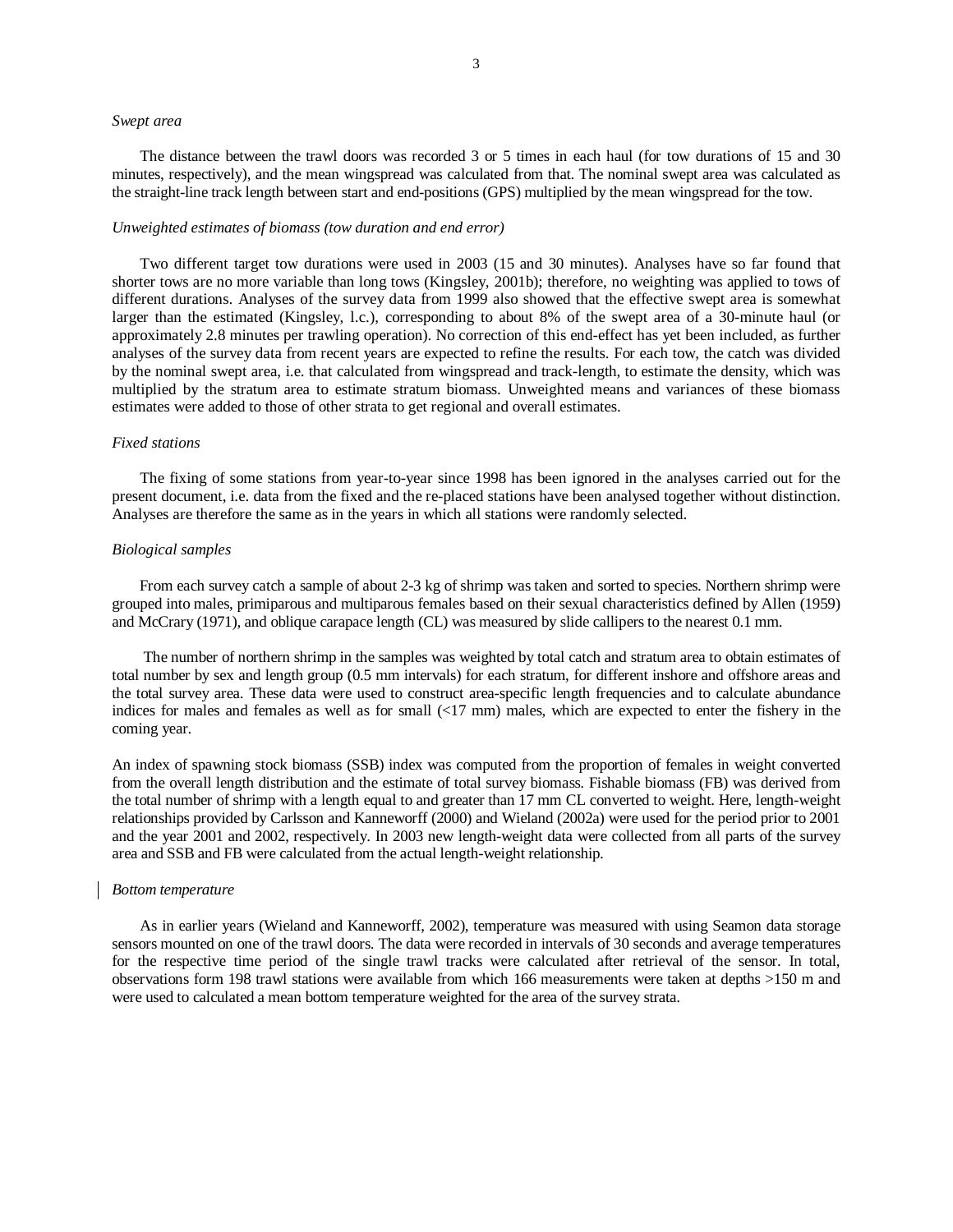## **Results and Discussion**

#### **Biomass, total estimate**

For all strata biomass estimates have been calculated (Tables 1a-1d) on the basis of the nominal swept area. The biomass estimates (in tons) for the four main regions in 2003 are:

| <b>REGION</b>  | <b>BIOMASS ESTIMATE</b> | NO. OF HAULS | <b>COEFFICIENT OF</b> |
|----------------|-------------------------|--------------|-----------------------|
|                |                         |              | VARIATION (%)         |
| Disko          | 116,383                 | 22           | 17.2                  |
| North          | $122.623^1$             |              | 27.2                  |
| Canada         | 6.295                   |              | 32.0                  |
| West           | 407,958                 | 128          | 15.5                  |
| <b>)VERALL</b> | $653.258$ <sup>1</sup>  |              |                       |

 1  $<sup>1</sup>$ ) Figures might be overestimated (see text for explanation).</sup>

The estimated biomass for the period 1988-97 was fairly stable around a mean of 230 thousand tons. After 1997, the biomass has increased significantly to a record high estimate for 2003 of 653 thousand tons (Table 2, Fig. 2). After having optimised the sampling procedure, i.e. selection of sampling sites (Kingsley, 2001a), reducing the tow duration and operating with a mixture of fixed and reallocated stations, the error variation of the biomass estimates has improved (Table 3), and the coefficient of variation in 2003 was 11.4%, the second lowest since all areas were included in the sampling.

The distribution of the biomass in 2003 was rather traditional (Fig. 1) with high densities in the deeps south of the shallow banks along the coast, especially in Sukkertoppen and Holsteinsborg Deeps (around 64°30'N and 66°30'N, respectively) and in Disko Bay-Vaigat. Also, in the area north of Store Hellefiskebanke (about 68-69°N) and in the westernmost part of area W1 very good concentrations were found. The Disko Bay–Vaigat region, the southernmost region and the Canadian part of the survey area did not change much from 2002 to 2003, but increase was found in all other areas along the coast.

Ice coverage hampered a full coverage of the stations in region C, the Canadian zone. Due to the lower number of stations a higher variation than normal was expected. One of the strata could not be reached, and the biomass was thus estimated by applying the observed average change of the other strata in the region from 2002 to 2003.

In region U, the former region N north of 69°30'N offshore, biomass was in 2003 estimated by means of stratification based on the newly obtained depth contours. The planned coverage in this region was very low with only 16 stations in this large area, as the observed densities of northern shrimp and its variance in the preceding years have been low compared to other parts of the survey area. During the survey many of the planned sites in this region had to be moved to more suitable places for trawling and at one of the new locations a catch that was considerably above average density resulted in an unrealistic high overall biomass estimate. In this case a poststratification seemed applicable. One of the former strata, representing an area with historically high shrimp density, was re-introduced (Stratum U3, see Fig. 1), and the total biomass for the region was recalculated. The new biomass figure seemed more realistic, however still with a possible overestimate. For comparison, biomass estimates for the earlier years were recalculated based on the 2003 stratification. In general, the recalculated estimates were higher than the original, adding on average 10 thousand tons (3-4%) to the total estimates (Fig. 3).

The former region S, Julianehåb Bay, now named W8 and W9 as the southernmost part of region W (Fig. 1) was in 2003 also stratified by means of new depth contours. In contrast to the northern region the new stratification did not differ drastically from the earlier used, and despite severe difficulties in finding suitable trawl bottoms in large parts of some strata the proportion of the biomass in Julianehåb Bay to the overall estimated biomass was in 2003 close to the average level of 6-7%.

The biomass estimates given in this paper are calculated – as earlier – from the nominal swept area with no corrections for a possible end-error (Kingsley *et al*., in press). It is assumed that an end-error, i.e. error in estimating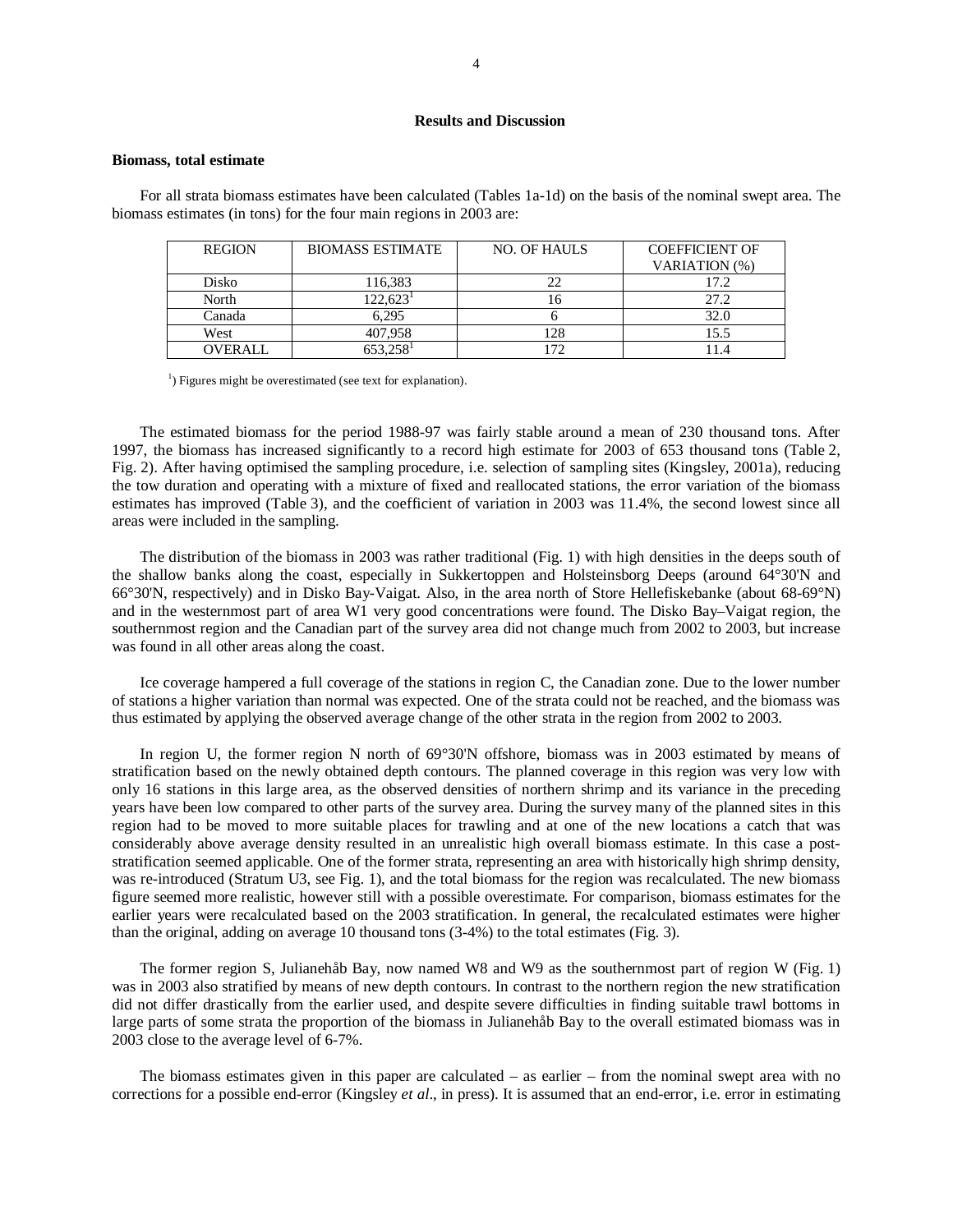the total trawling time, is mainly connected with the time of beginning of the haul. This point is defined by means of a trawl sonde ('trawl eye'), where the distance between the various parts of the trawl (headline and ground gear) and the bottom can be read. As the trawl gear takes some time to completely 'land' on the bottom the time of beginning of a haul has to be defined by e.g. an agreed distance from the headline to the bottom. The chosen point of beginning appears from the end-error analysis to have been set a little too late. Included in the end-effect is also fishing time on that part of the shrimp stock which is swimming freely above the bottom at the time of fishing, however, this effect is very difficult to assess and is assumed to be extremely variable with time of the day, composition of the stock etc. If an end-error correction of the estimated magnitude (2.78 minutes, calculated for the 1999-survey) is applied to the biomass calculation for 2003, the total estimate is reduced by 11.5 % to about 578 thousand tons.

## **Biomass, geographical and depth distribution**

Large variations in the distribution of this stock are indicated, both from year to year and seasonally. During the time series the trawl surveys have been carried out at the same period of the year (July-September), and seasonal variations are therefore assumed to be minimized. Table 2 shows the variations in biomass distribution over various geographical areas. Most strata have exhibited large variations through the years, but in the most recent years the biomass is indicated to have a more even distribution over the distribution area than earlier. Relative distribution of the biomass in depth layers (Fig. 4) indicates that since 1994 the bulk of the biomass has gradually moved from the 300-400 m layer to 200-300 m, which in 2001 exhibited close to 70% of the overall observed biomass. Figure 5 shows, however, that the depth layer 300-400 m in the period 1996-2002 had a fairly stable biomass, whereas an increase in the biomass is seen in the depth layer 200-300 m since 1995, changing from 2000 to a constant, very high increase.

The Disko Bay-Vaigat area has the longest history of commercial fishery for shrimp in Greenland, as it developed in the early 1950s. When the trawl survey first included this area (1991) a biomass of around 50 thousand tons was estimated, corresponding to 29% of the biomass for the total survey area at that time. The estimates through the following years have developed steadily from a low in 1993 to the record high estimates of near 120 thousand tons in 2002 and 2003 (24% and 18%, respectively of the total). It should be pointed out that in contrast to the offshore increase in biomass of about 20% (excluding region U) between 2002 and 2003 the biomass in Disko Bay region seems to have stabilised. Estimated densities of northern shrimp in the Disko Bay-Vaigat area are very high compared to the offshore areas (Table 4), in the two recent years having more than 10 grams shrimp per square meter, about three times the average density offshore.

## **Bottom temperature**

Bottom temperatures ranged from 1.1  $\degree$ C in the northwestern part of area U1 to 5.9 $\degree$ C in areas W8 and W9 (Fig. 6). Values above 4°C were found in large parts of areas W5-W7 as well as at the offshore slope at depths >300 m in area W4 while temperature between 2 and 3°C prevailed in the remaining parts of the survey area. The overall mean area weighted bottom temperature amounted to 3.08°C, which is close to the average of the most recent years. This indicates that the recent relative warm period has continued, and it is further remarkable that the change from a cold to a warm period comprised all different depth strata in a similar manner (Fig. 7).

## **Stock composition**

## *Size distribution by area in 2003*

Length distributions for the offshore areas U (strata U1-U3), C (strata C1 + C3), and W1-W9 indicate a relative high abundance of males between 19 and 21 mm CL (Fig. 8). In some of the areas, i.e. U, W1, W2, and W4-W6 smaller (15-18 mm CL) males were also abundant while larger males and females (>21 mm CL) prevailed in particular in areas W7-W9. Males smaller than 15 mm CL were generally rare. Length frequencies for the inshore area (Disko Bay and Vaigat, strata D1-D9) showed similar patterns than the offshore distributions, but with a more pronounced presence of males smaller than 13 mm CL (Fig. 9).

Figure 10 shows the geographical distribution of mean size of all sexual groups pooled. Low mean size (<17 mm CL) of males was found in a two distinct areas, southwest of Disko Island (areas W1 and W2) and between the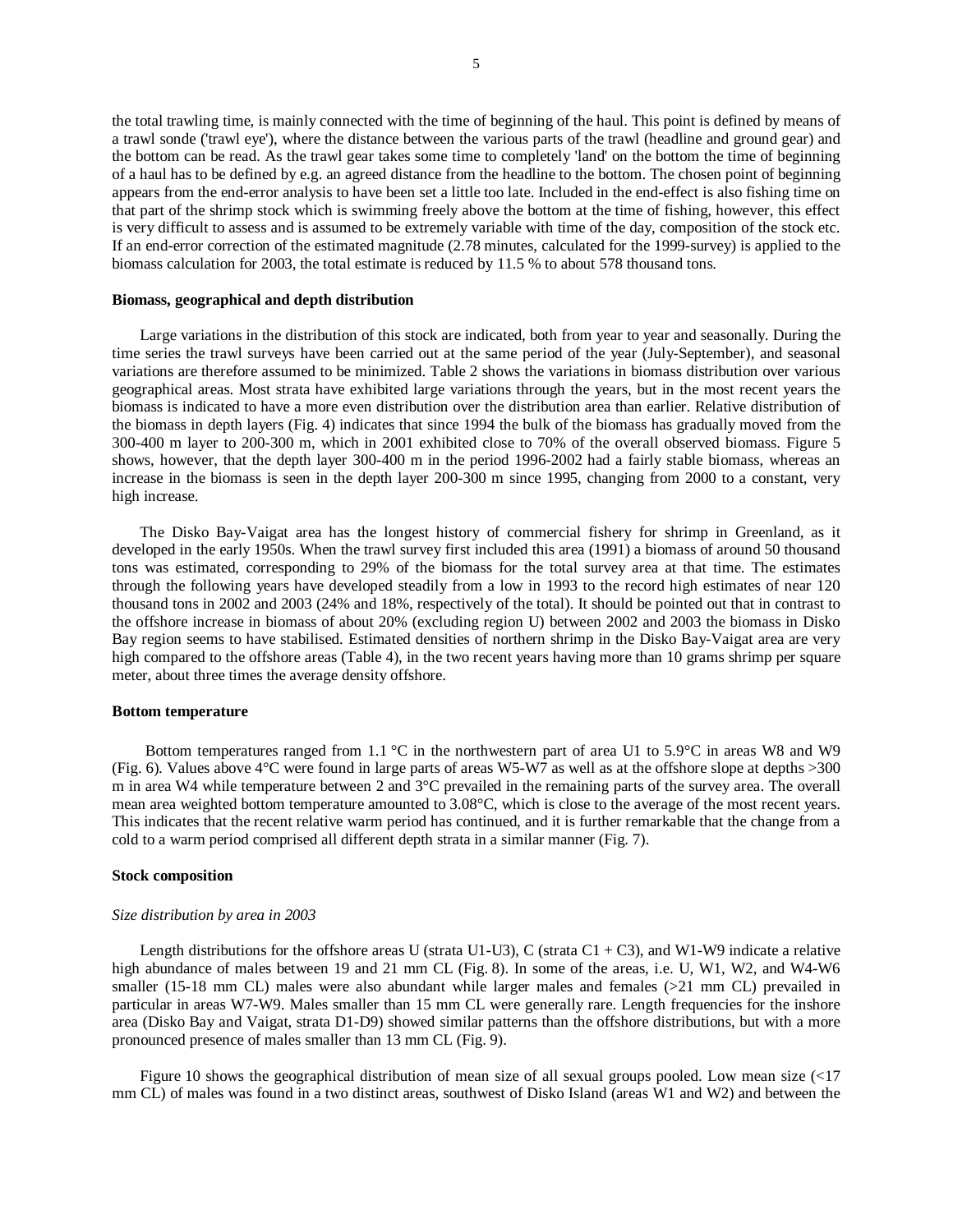fishing banks and the coast at about 62 to 63°N (area W6). Mean sizes of about 19 mm CL were observed in particular in the Disko Bay – Vaigat area (strata D1-D9), but also in most of the offshore areas. The highest mean sizes ( $>24$  mm CL) were observed in the deeper ( $>300$  m) parts of areas W1, C1, W4 and W5. This pattern indicating a smaller extension of areas with values below 17 mm mean CL and a wider extension of areas with medium mean sizes in the Disko Bay and large parts of the offshore area differs from those reported for the past years by Wieland and Carlsson (2001) and Kanneworff and Wieland (2002) and can be explained by the dominance of the exceptionally strong '1999 year-class'.

#### *Annual size distribution*

Overall length distributions for the offshore and the inshore (Disko Bay and Vaigat) areas in 1988 to 2002 are compared in Fig. 11a-d. Visual inspection of the offshore length frequency for 2003 indicates modes of the males at approx. 16.5 and 19.5 mm CL, a mode of primiparous females at about 24 mm CL and one of multiparous females around 25.5 mm CL, and the abundance of small (<15 mm CL) males appeared to be low compared to previous years. Different modes were obvious in the inshore length frequency for 2003 in particular for the males (8, 12, 15.5 and 18.5 mm CL), and the modes for the primiparous and multiparous females were found at somewhat smaller sizes (23.5 and 25 mm CL, respectively) than in the offshore areas.

Figure 12 shows overall length frequencies combined for the offshore and the Disko Bay – Vaigat area for 2000 to 2003. A progression of the '1999 year-class' from 9 mm CL in 2000 to about 13.5 mm CL in 2001, to 17.5 mm CL in 2002 and to 20 mm CL in 2003 is clearly visible. Here, the considerable increase in the level of abundance at the progressing modes from  $2.5 \times 10^9$  at age 1 in 2000 to about  $7 \times 10^9$  at age 3 in 2002 is striking. A similar effect is visible for the '2000 year-class' with its modes at about 12.5 mm CL in 2002 and 16 mm CL in 2003 and corresponding abundance levels of about  $1.5 \times 10^9$  at age 2 and  $6 \times 10^9$  at age 3. Several processes, which include mesh selection of the trawl especially for shrimp smaller 11 mm CL (Wieland, 2002b), escapement of juveniles below the footrope (Nilssen, 1986) and immigration from nursery areas at depths shallower than intensively covered by the survey (Wieland and Carlsson, 2001) may be involved in this.

The actual strong presence of males between 14 and 22 mm CL is promising in terms of progression to the fishable biomass as well as to the female group in the coming year.

#### *Length-weight relationship*

Measurements of individual length and weight were pooled for all sexual groups and survey areas, and the resulting length-weight relationship for 2003 was quite similar to those used in previous years (Fig. 13). Lower weights at lengths above 27 mm CL may, however, indicate a decrease of condition and growth performance of northern shrimp in the most recent years.

## *Total abundance, spawning stock biomass, fishable biomass and recruitment to the fishery*

Total numbers and proportions of male and female shrimp in the survey area (including both inshore and offshore areas) estimated from overall length distributions are given in Table 5. The total number of males and females together for 2003 is the highest on record exceeding considerably the long-term mean. Corresponding estimates of biomass derived from a conversion of the length frequencies to weight are listed in Table 6. Total biomasses calculated in this way were about 2 to 5% lower than the direct estimates of survey biomasses (Table 2), except for 1989 (- 6.2%), 1991 (- 15.0%), 1992 (- 5.7%) and 2002 (- 5.2%). The proportion of females is close to the long-term average, both in terms of abundance and in biomass.

Spawning stock biomass (SSB) indices estimated from the proportions of females in the stock based on weight, i.e. derived from the conversion of the overall length distributions to weight (Table 5), and the direct estimates of survey biomasses (Table 2) are given in Table 7. The total SSB for the 2003 survey exceeds that for 2002 by 37% and amounts to more than two times the long-term average.

Table 8 shows the fishable biomass (FB) calculated from the number of individuals equal to and above 17 mm CL. This size limit is assumed to correspond roughly to the  $L_{50}$  value of a commercial shrimp trawl with a mesh size of 44 mm in the cod-end. The total FB for the 2003 survey indicated a substantial increase and is by far the highest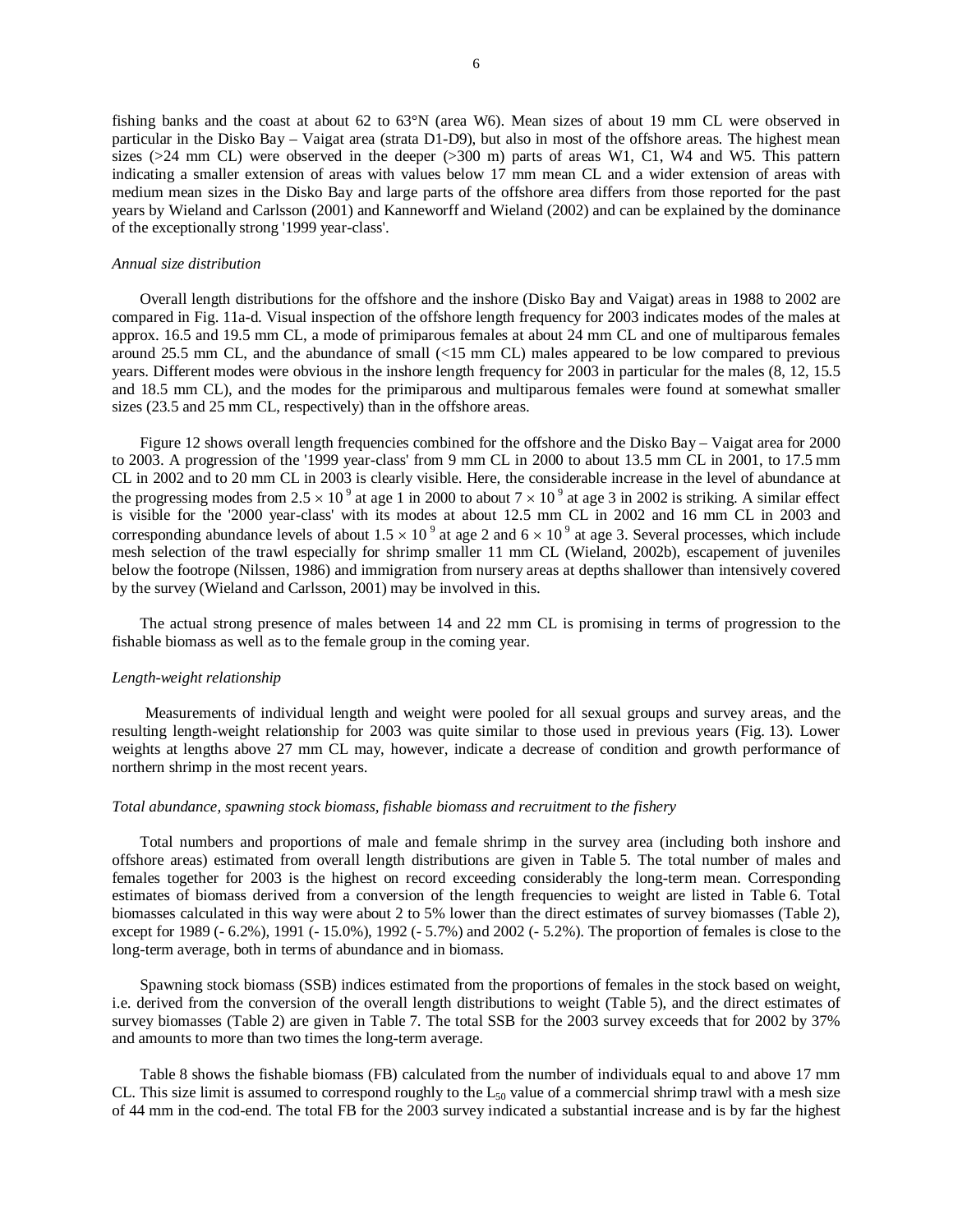on record, which is mainly a result of the progression of the exceptional strong '1999 year-class' and a large proportion of the '2000 year-class' beyond 17 mm CL (Fig. 12).

The 2003 abundance index of small (<17 mm CL) males is the second highest in the time series (Table 9) indicating that recruitment to the fishery is secured for the coming year.

The contribution of the inshore (Disko Bay and Vaigat) component of the stock to SSB, FB and recruitment to the fishery varied substantially through the years (Tables 7-9) and is actually 18% in terms of spawning stock biomass, 17% in terms of fishable biomass, and 29 % in terms of recruitment to the fishery. These values are close to or below average, which indicates an increasing importance of the offshore area in the most recent years.

## **Conclusions**

During the period of stratified random surveys in the offshore areas of northern shrimp (*Pandalus borealis*) distribution the biomass estimates have indicated a good stability until 1997 around a level of 200-250 thousand tons, apart from a somewhat lower value in 1991. From 1997 a significant increase is observed with record high biomass in 2003 of about 600 thousand tons. Large variations from year to year both geographically and over depth zones are observed and may suggest that the stock is highly migratory. Some areas account for a large proportion of the variances of the estimated biomasses. The survey design has been evaluated and adjusted in the later years in order to reduce the sampling variation and to study and optimise the performance of the sampling. Indices of spawning stock and fishable biomass are well above long term average and the actual length distribution indicates that progression of males to the female group is secured for the coming year.

## **References**

- ALLEN, J.A., 1959. On the biology of Pandalus borealis Krøyer, with reference to a population off the Northumberland coast. J. Mar. Biol. Assoc. U.K., 38: 189-220.
- CARLSSON, D.M., O. FOLMER, C. HVINGEL and P. KANNEWORFF, 1995. Offshore trawl survey for shrimp (*Pandalus borealis*) in NAFO Subareas 0 and 1, in 1995. NAFO SCR Doc., No. 113, Serial No. N2652.
- CARLSSON, D.M., O. FOLMER, C. HVINGEL, P. KANNEWORFF, M. PENNINGTON and H. SIEGSTAD, 1998. A review of the trawl survey of the shrimp stock off West Greenland. NAFO SCR Doc., No. 114, Serial No. N4023.
- CARLSSON, D.M. and P. KANNEWORFF, 2000. Stratified-random trawl survey for shrimp (*Pandalus borealis*) in NAFO Subarea 0+1, in 2000. NAFO SCR Doc., No. 78, Serial No. N4335.
- KANNEWORFF, P. and K. WIELAND, 2002. Stratified-random trawl survey for shrimp (*Pandalus borealis*) in NAFO Subarea 0+1, in 2002. NAFO SCR Doc., No. 148, Serial No. N4777.
- KINGSLEY, M.C.S., P. KANNEWORFF and D.M. CARLSSON, 1999. Modifications to the design of the trawl survey for *Pandalus borealis* in West Greenland waters: effects on bias and precision. NAFO SCR Doc., No. 105, Serial No. N4184.
- KINGSLEY, M.C.S., D.M. CARLSSON, P. KANNEWORFF and M. PENNINGTON, in press. Spatial structure of the resource of *Pandalus borealis* and some implications for trawl survey. Fisheries Research, 00: 000-000.
- KINGSLEY, M.C.S., 2001 a. Effect in 2001 of recent modifications to the design of the West Greenland shrimp survey. NAFO SCR Doc., No. 176, Serial No. N4565.
- KINGSLEY, M.C.S., 2001 b. Studies in 2001 on the end effect of the Skjervøy 3000 trawl in the West Greenland shrimp survey. NAFO SCR Doc., No. 177, Serial No. N4566.
- KINGSLEY, M.C.S., P. KANNEWORFF, and D.M. CARLSSON, in press. Buffered random sampling: an inhibited spatial point process applied to sampling in a trawl survey for northern shrimp Pandalus borealis in West Greenland waters. ICES J. Marine Science.
- MCCRARY, J.A., 1971. Sternal spines as a characteristic for differentiating between females of some Pandalidae. J. Fish. Res. Board Can., 28: 98-100.
- NILSSEN, E.M., R.B. LARSSEN, and C.C. HOPKINS. 1986. Catch and size-selection of *Pandalus borealis* in a bottom trawl and implications for population dynamics analyses. ICES C.M. Doc., No. 1986/K:4.
- WIELAND, K. 2002a. A new length-weight relationship for northern shrimp (*Pandalus borealis*) off West Greenland (NAFO Subareas 0+1). NAFO SCR Doc., No. 144, Serial No. N4773.
- WIELAND, K. 2002b. The use of fine-meshed bags for sampling juvenile northern shrimp (Pandalus borealis) in the West Greenland Bottom Trawl Survey. NAFO SCR Doc., No. 145, Serial No. N4774.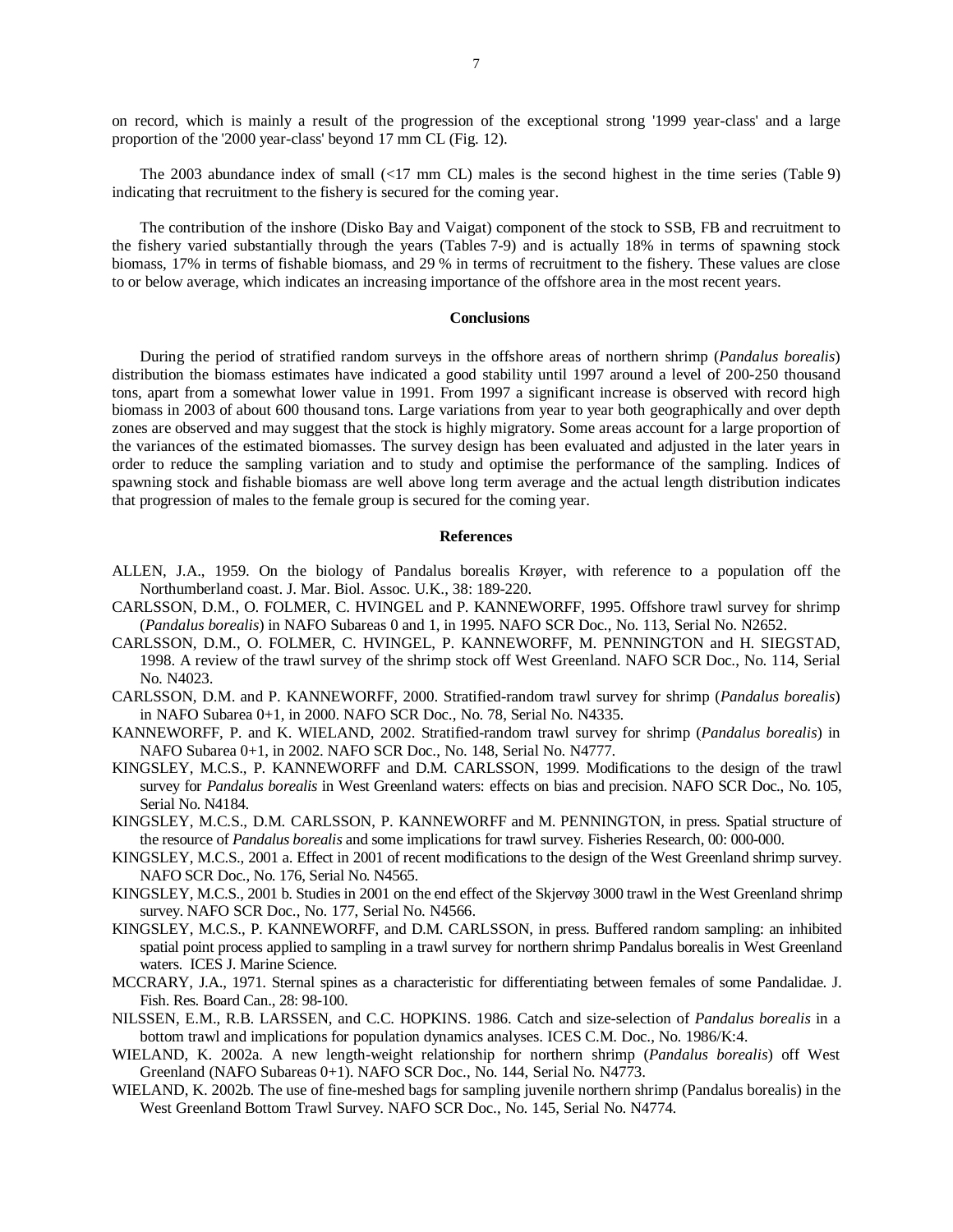WIELAND, K. and P. KANNEWORFF, 2002. Bottom temperature on West Greenland shrimp fishing ground in 1991 to 2002. NAFO SCR Doc., No. 162, Serial No. N4791.

WIELAND, K. and D.M. CARLSSON, 2001. Geographical distribution and mean size of different life stages of northern shrimp (*Pandalus borealis*) off West Greenland. NAFO SCR Doc., No. 178, Serial No. N4567.

| Area            | Stratum   | Km <sup>2</sup> | <b>Biomass</b>   | Hauls          | <b>STD</b>       | <b>CV</b> |
|-----------------|-----------|-----------------|------------------|----------------|------------------|-----------|
| W1              | 150-200 M | 3053            | 276              | $\overline{2}$ | 299              | 108.3     |
| W1              | 200-300 M | 5872            | 57912            | 5              | 71442            | 123.4     |
| W1              | 300-400 M | 7298            | 50682            | 9              | 65830            | 129.9     |
| W1              | 400-600 M | 950             | 175              | $\overline{c}$ | 151              | 86.0      |
| W2 <sup>1</sup> | 150-200 M | 1751            | 337              | $\mathbf{1}$   | 332              |           |
| W <sub>2</sub>  | 200-300 M | 2707            | 29672            | $\overline{4}$ | 14276            | 48.1      |
| W <sub>2</sub>  | 300-400 M | 1812            | 16737            | $\tau$         | 13844            | 82.7      |
| W <sub>2</sub>  | 400-600 M | 873             | 1517             | 3              | 726              | 47.9      |
| W <sub>3</sub>  | 150-200 M | 2134            | 183              | $\overline{c}$ | 8                | 4.2       |
| W <sub>3</sub>  | 200-300 M | 4713            | 50297            | 19             | 64573            | 128.4     |
| W <sub>3</sub>  | 300-400 M | 2370            | 5399             | 3              | 5793             | 107.3     |
| W3              | 400-600 M | 2879            | 3610             | $\overline{c}$ | 624              | 17.3      |
| W4              | 150-200 M | 4252            | 19907            | $\overline{2}$ | 12657            | 63.6      |
| W4              | 200-300 M | 1791            | 9700             | 3              | 9147             | 94.3      |
| W4              | 300-400 M | 812             | 11021            | 6              | 26865            | 243.8     |
| W <sub>4</sub>  | 400-600 M | 1967            | 11               | 3              | 6                | 49.0      |
| W <sub>5</sub>  | 150-200 M | 1995            | 11697            | $\sqrt{6}$     | 21666            | 185.2     |
| W <sub>5</sub>  | 200-300 M | 3454            | 34002            | 12             | 67135            | 197.4     |
| W <sub>5</sub>  | 300-400 M | 1797            | 1385             | 3              | 285              | 20.6      |
| W <sub>5</sub>  | 400-600 M | 2806            | 5                | $\overline{c}$ | $\boldsymbol{0}$ | 3.2       |
| W <sub>6</sub>  | 150-200 M | 1095            | 7730             | $\overline{2}$ | 10063            | 130.2     |
| W <sub>6</sub>  | 200-300 M | 1491            | 10451            | 5              | 21792            | 208.5     |
| W6 <sup>1</sup> | 300-400 M | 1300            | 13919            | $\mathbf{1}$   | 13710            |           |
| W6 <sup>1</sup> | 400-600 M | 884             | 2484             | $\mathbf{1}$   | 2447             |           |
| W7 <sup>1</sup> | 150-200 M | 2419            | $\boldsymbol{0}$ | $\mathbf{1}$   | $\boldsymbol{0}$ |           |
| W7              | 200-300 M | 985             | 28401            | 6              | 69564            | 244.9     |
| $W7^1$          | 300-400 M | 239             | $\overline{c}$   | $\mathbf{1}$   | $\overline{c}$   |           |
| W7              | 400-600 M | 273             | $\boldsymbol{0}$ | $\overline{c}$ | $\mathbf{1}$     | 141.4     |
| W <sub>8</sub>  | 200-300 M | 575             | 694              | $\overline{c}$ | 383              | 55.2      |
| W <sub>8</sub>  | 300-400 M | 424             | 25017            | $\overline{c}$ | 25823            | 103.2     |
| W <sub>8</sub>  | 400-600 M | 434             | 14722            | 3              | 16849            | 114.4     |
| W9              | 150-200 M | 1788            | $\boldsymbol{0}$ | $\overline{2}$ | $\boldsymbol{0}$ |           |
| W9              | 200-300 M | 959             | $\mathbf{1}$     | $\overline{c}$ | $\mathbf{1}$     | 141.4     |
| W9              | 400-600 M | 833             | 9                | $\overline{2}$ | 11               | 116.4     |
| Overall         |           | 68985           | 407955           | 128            |                  |           |

Table 1a. Estimated trawlable biomass (tons) and sampling statistics for strata in region W, 2003.

<sup>1</sup>) STD calculated from Biomass \* 0.985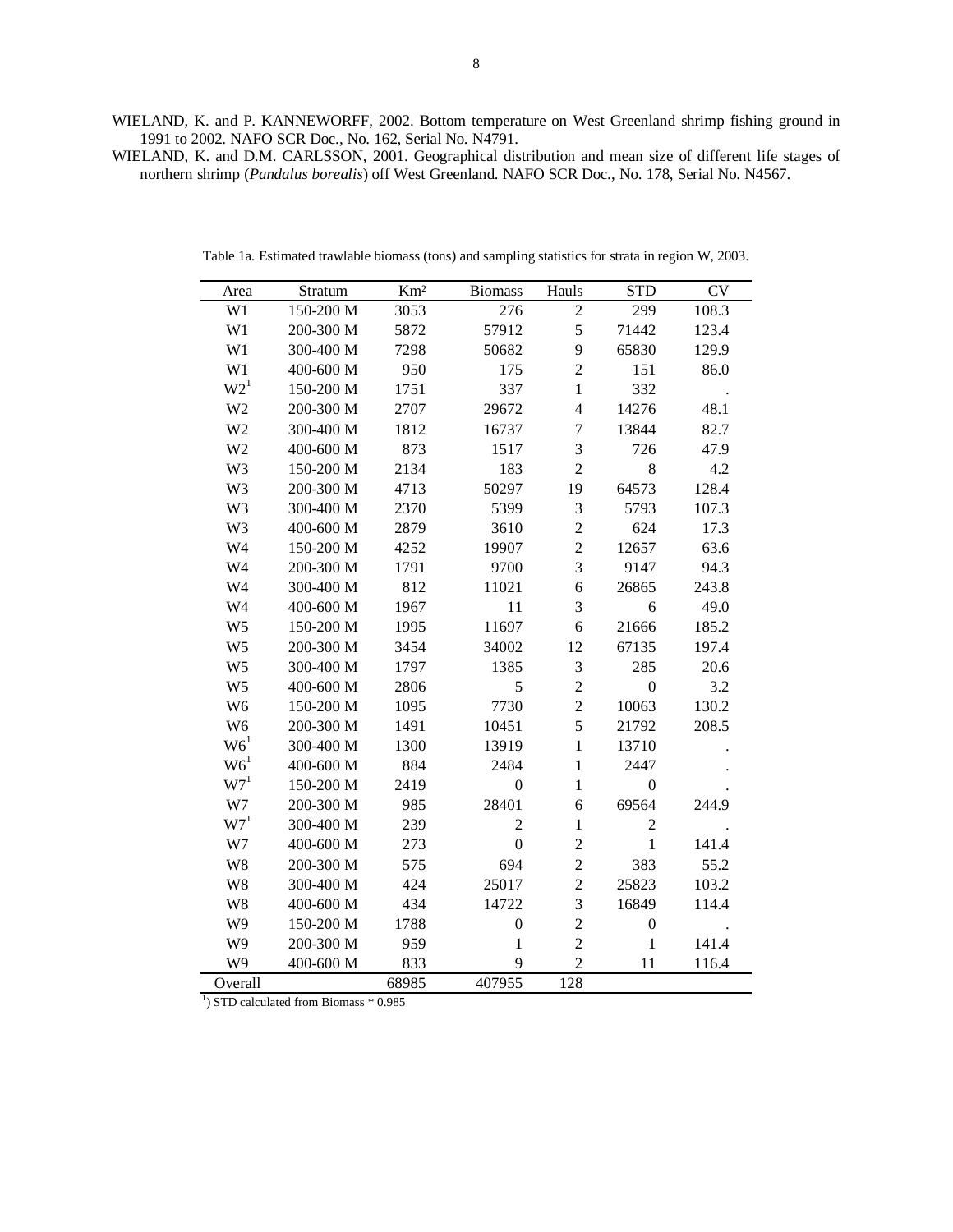| Area           | Stratum       | $\mathrm{Km}^2$ | <b>Biomass</b> | Hauls | <b>STD</b> | $\mathop{^\sim}\nolimits$ V |
|----------------|---------------|-----------------|----------------|-------|------------|-----------------------------|
| C1             | $300-400$ M   | 768             | 1894           |       | 161        | 8.5                         |
| C <sub>1</sub> | $400 - 600$ M | 453             | 206            |       | 43         | 21.1                        |
| $C3^1$         | $200 - 300$ M | 897             | 3703           |       | 3647       |                             |
| $C3^1$         | $300-400$ M   | 1344            | 493            |       | 486        |                             |
| $C3^2$         | $400 - 600$ M | 793             | 33             |       |            |                             |
| Overall        |               | 4255            | 6329           |       |            |                             |

Table 1b. Estimated trawlable biomass (tons) and sampling statistics for strata in region C, 2003.

<sup>1</sup>) STD calculated from Biomass \* 0.985

 $^{2}$ ) Estimated due to missing hauls

Table 1c. Estimated trawlable biomass (tons) and sampling statistics for strata in region D, 2003.

| Area           | Stratum        | $\mathrm{Km}^2$ | <b>Biomass</b> | Hauls          | <b>STD</b> | CV    |
|----------------|----------------|-----------------|----------------|----------------|------------|-------|
| D <sub>1</sub> | D <sub>1</sub> | 819             | 17483          | 3              | 3160       | 18.1  |
| D <sub>2</sub> | D <sub>2</sub> | 566             | 5401           | 2              | 1478       | 27.4  |
| D <sub>3</sub> | D <sub>3</sub> | 1124            | 15499          | 2              | 7036       | 45.4  |
| D <sub>4</sub> | D <sub>4</sub> | 1834            | 20879          | 2              | 14541      | 69.6  |
| D <sub>5</sub> | D <sub>5</sub> | 612             | 5908           | 2              | 548        | 9.3   |
| D <sub>6</sub> | D <sub>6</sub> | 1014            | 9001           | 2              | 5573       | 61.9  |
| D7             | D7             | 1447            | 17480          | 3              | 21812      | 124.8 |
| D <sub>8</sub> | D <sub>8</sub> | 652             | 4141           | $\overline{2}$ | 137        | 3.3   |
| D <sup>9</sup> | D <sub>9</sub> | 1305            | 20591          | 4              | 19067      | 92.6  |
| Overall        |                | 9373            | 116383         | 22             |            |       |

Table 1d. Estimated trawlable biomass (tons) and sampling statistics for strata in region U, 2003.

| Area            | <b>Stratum</b> | Km <sup>2</sup> | <b>Biomass</b> | Hauls          | <b>STD</b> | CV    |
|-----------------|----------------|-----------------|----------------|----------------|------------|-------|
| U1              | $150-200$ M    | 3364            | 4645           | $\overline{2}$ | 6570       | 141.4 |
| U <sub>1</sub>  | 200-300 M      | 4495            | 4392           | 2              | 4774       | 108.7 |
| U <sub>1</sub>  | $300-400$ M    | 4775            | 11524          | 2              | 7163       | 62.2  |
| U <sub>1</sub>  | $400 - 600$ M  | 7708            | 5973           | $\mathcal{D}$  | 7331       | 122.7 |
| U <sub>2</sub>  | $150-200$ M    | 2085            | 982            | 2              | 1012       | 103.1 |
| U2 <sup>1</sup> | 200-300 M      | 9318            | 13657          |                | 13452      |       |
| U <sub>2</sub>  | $300 - 400$ M  | 9667            | 64941          | $\mathfrak{D}$ | 41431      | 63.8  |
| U <sub>2</sub>  | $400 - 600$ M  | 7420            | 5931           | $\mathfrak{D}$ | 2119       | 35.7  |
| U3 <sup>1</sup> |                | 389             | 10577          |                | 10418      |       |
| Overall         |                | 49221           | 122622         | 16             |            |       |

<sup>1</sup>) STD calculated from Biomass \* 0.985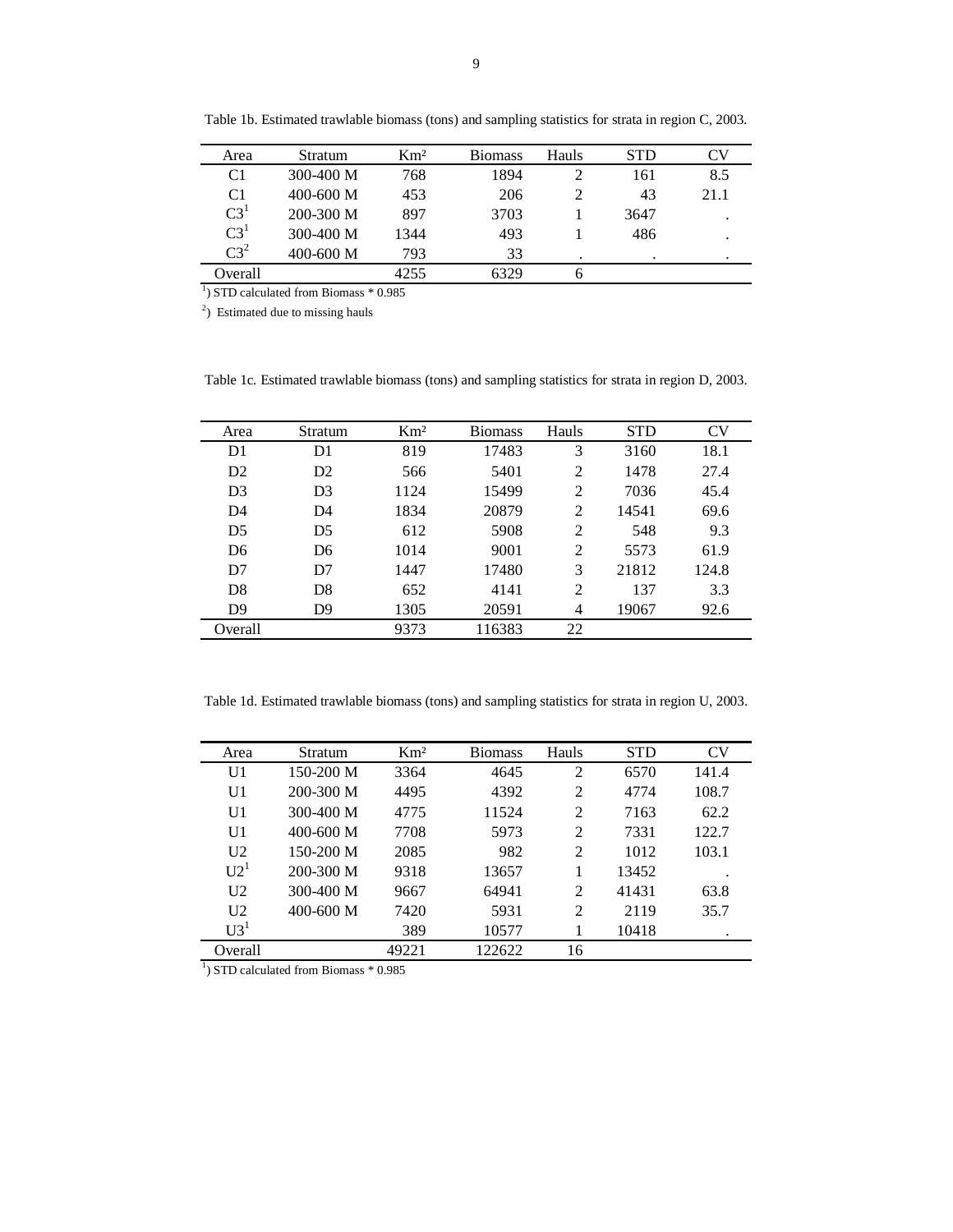| Year | $N1-N9$           | $U1-U3'$ | $D1-D9^2$ | $W1-W2$ | $W3-W4$ |      | $C1+C3$ W5-W7 <sup>3</sup> | W8-W9                    | Total | SE <sup>4</sup> | $\%^{4}$ |
|------|-------------------|----------|-----------|---------|---------|------|----------------------------|--------------------------|-------|-----------------|----------|
| 1988 | 21.7              |          | 46.5      | 58.6    | 74.4    | 9.6  | 19.0                       | $\overline{\phantom{a}}$ | 229.8 | 24.7            | 13.5     |
| 1989 | 11.3              |          | 46.5      | 48.2    | 79.6    | 3.9  | 38.6                       | ۰.                       | 228.0 | 32.3            | 17.8     |
| 1990 | 11.1              |          | 46.5      | 82.1    | 54.2    | 11.1 | 23.3                       | ٠                        | 228.3 | 32.6            | 17.9     |
| 1991 | 5.8               |          | 50.6      | 30.9    | 52.4    | 4.8  | 28.1                       | $\overline{\phantom{0}}$ | 172.6 | 22.8            | 13.2     |
| 1992 | 20.6              |          | 47.4      | 52.0    | 35.0    | 24.1 | 46.1                       | ۰.                       | 225.1 | 29.2            | 13.0     |
| 1993 | 8.0               |          | 33.6      | 103.1   | 41.3    | 3.4  | 67.5                       | ۰                        | 256.8 | 30.0            | 11.7     |
| 1994 | 8.0               |          | 40.0      | 107.7   | 49.7    | 6.8  | 37.7                       | 20.7                     | 270.6 | 53.0            | 19.6     |
| 1995 | 8.2               |          | 47.3      | 43.7    | 58.6    | 4.4  | 53.0                       | 1.7                      | 217.1 | 29.1            | 13.4     |
| 1996 | 10.0              |          | 54.3      | 53.8    | 34.9    | 1.7  | 90.5                       | 3.7                      | 248.9 | 39.9            | 16.0     |
| 1997 | 7.2               |          | 52.3      | 40.1    | 15.1    | 0.2  | 66.5                       | 24.9                     | 206.2 | 30.9            | 15.0     |
| 1998 | 8.3               |          | 61.9      | 42.2    | 107.1   | 0.4  | 50.9                       | 22.3                     | 293.3 | 55.6            | 18.9     |
| 1999 | 14.4              |          | 61.2      | 54.2    | 26.1    | 11.9 | 55.9                       | 63.7                     | 287.4 | 40.6            | 14.1     |
| 2000 | 9.6               |          | 83.5      | 68.0    | 72.7    | 11.7 | 79.6                       | 24.5                     | 349.5 | 37.8            | 10.8     |
| 2001 | 39.0              |          | 82.7      | 83.1    | 52.7    | 4.2  | 67.7                       | 19.7                     | 349.2 | 43.1            | 12.3     |
| 2002 | 21.8 <sup>5</sup> |          | 119.4     | 128.4   | 70.5    | 6.0  | 109.1                      | 37.6                     | 492.7 | 65.9            | 13.4     |
| 2003 |                   | 122.6    | 116.4     | 157.3   | 100.1   | 6.3  | 110.1                      | 40.4                     | 653.3 | 74.3            | 11.4     |

Table 2. Biomass estimates 1988-2003 (thousand tons) in combined areas from north to south. Standard errors and error percentages are also given.

 $1)$  New stratification of the former region N introduced in 2003

 $^{2}$ ) D1-D9 1988-90 not sampled, but set to mean of 1991-97.

3) Areas W6 and W7 were sampled from 1990 and 1993, respectively

4) SE calculated excluding D1-D9 in 1988-90

 $\overline{\phantom{a}}$ 

5) Underestimated due to poor coverage of the northern part of area

| Year |    |    | Region |                          |       |         |
|------|----|----|--------|--------------------------|-------|---------|
|      | C  | D  | N/U    | S                        | $W^1$ | Overall |
| 1988 | 37 | -  | 30     | $\overline{\phantom{a}}$ | 16    | 13.5    |
| 1989 | 44 | -  | 23     | -                        | 16    | 17.8    |
| 1990 | 44 | -  | 42     | -                        | 20    | 17.9    |
| 1991 | 25 | 23 | 40     |                          | 17    | 13.2    |
| 1992 | 77 | 16 | 17     | -                        | 17    | 13.0    |
| 1993 | 54 | 20 | 51     |                          | 14    | 11.7    |
| 1994 | 19 | 26 | 48     | 99                       | 24    | 19.6    |
| 1995 | 45 | 17 | 47     | 84                       | 18    | 13.4    |
| 1996 | 91 | 10 | 52     | 95                       | 22    | 16.0    |
| 1997 | 59 | 14 | 37     | 16                       | 24    | 15.0    |
| 1998 | 41 | 18 | 41     | 59                       | 26    | 18.9    |
| 1999 | 80 | 14 | 54     | 51                       | 14    | 14.1    |
| 2000 | 7  | 13 | 37     | 56                       | 15    | 10.8    |
| 2001 | 46 | 18 | 27     | 49                       | 19    | 12.3    |
| 2002 | 46 | 29 | 101    | 45                       | 16    | 13.4    |
| 2003 | 32 | 17 | 27     |                          | 15    | 11.4    |

Table 3. Error coefficients of variation for the biomass estimates in the five main regions 1988-2003.

 $<sup>1</sup>$ ) Region W includes former region S from 2003.</sup>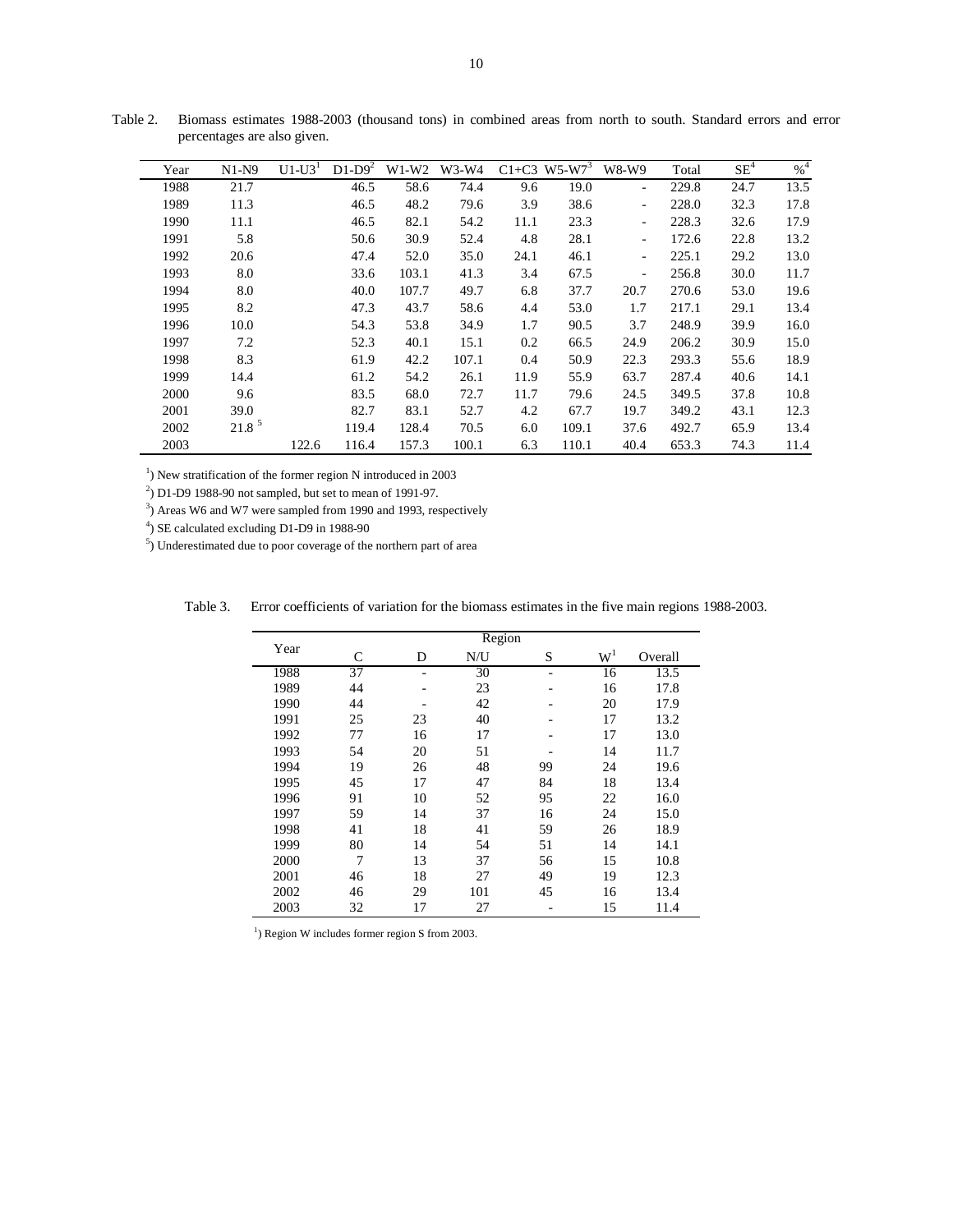| Area        | 1988   | 1989                     | 1990 | 1991   | 1992                     | 1993   | 1994 | 1995 | 1996 | 1997   | 1998 | 1999 | 2000 | 2001 | 2002 | 2003  |
|-------------|--------|--------------------------|------|--------|--------------------------|--------|------|------|------|--------|------|------|------|------|------|-------|
| $D1-D9$     |        |                          | -    | 5.40   | 5.06                     | 3.59   | 4.27 | 5.05 | 5.80 | 5.58   | 6.61 | 6.53 | 8.92 | 8.84 |      | 12.42 |
| N1-N9/U1-U3 | 0.52   | 0.25                     | 0.25 | 0.14   | 0.50                     | 0.19   | 0.21 | 0.21 | 0.26 | 0.19   | 0.21 | 0.37 | 0.25 | .01  | 0.56 | 2.49  |
| $C1+C3$     | 2.79   | .12                      | 3.23 | -39    | 6.99                     | 0.98   | 1.98 | 1.28 | 0.49 | 0.07   | 0.13 | 3.46 | 3.39 | 1.22 | .74  | 1.48  |
| $W1-W2$     | 2.49   | 2.66                     | 3.48 | 1.31   | 2.21                     | 3.89   | 4.07 | .65  | 2.03 | $-.51$ | .60  | 2.05 | 2.57 | 3.14 | 4.85 | 6.47  |
| $W3-W4$     | 3.43   | 3.67                     | 2.50 | 2.42   | 1.61                     | 1.88   | 2.27 | 2.67 | .59  | 0.69   | 4.89 | 1.19 | 3.32 | 2.40 | 3.21 | 4.79  |
| $W5-W7$     | .89    | 3.84                     | 4.57 | .90    | 3.11                     | 3.60   | 2.01 | 2.83 | 4.83 | 3.55   | 2.72 | 2.98 | 4.25 | 3.62 | 5.82 | 5.87  |
| S1-S2/W8-W9 |        | $\overline{\phantom{0}}$ | -    | -      | $\overline{\phantom{0}}$ | $\sim$ | 3.98 | 0.26 | 0.57 | 3.81   | 3.43 | 9.77 | 3.76 | 3.03 | 5.77 | 6.69  |
| Average     | . . 83 | .85                      | .68  | . . 51 | L.97                     | 2.12   | 2.19 | .74  | .99  | .65    | 2.35 | 2.30 | 2.80 | 2.79 | 3.94 | 4.92  |

Table 4. Estimated mean shrimp densities in groups of strata in 1988-2003. Densities are given in t/km² (or g/m²).

Table 5. Numbers (billions) of males and females from overall length distributions for the total survey area (mean values for Disko Bay/Vaigat area 1991-1997 used in 1988-1990).

| Year    | <b>Males</b> | <b>Females</b> | <b>Total</b> | Males % | Females % |
|---------|--------------|----------------|--------------|---------|-----------|
| 1988    | 24.3         | 9.9            | 34.2         | 71.1    | 28.9      |
| 1989    | 35.0         | 7.6            | 42.6         | 82.2    | 17.8      |
| 1990    | 28.5         | 10.0           | 38.5         | 74.0    | 26.0      |
| 1991    | 17.4         | 6.2            | 23.6         | 73.7    | 26.3      |
| 1992    | 29.7         | 7.3            | 37.0         | 80.3    | 19.7      |
| 1993    | 35.5         | 9.7            | 45.2         | 78.5    | 21.5      |
| 1994    | 33.9         | 10.9           | 44.8         | 75.7    | 24.3      |
| 1995    | 29.2         | 7.9            | 37.1         | 78.7    | 21.3      |
| 1996    | 41.4         | 8.1            | 49.5         | 83.6    | 16.4      |
| 1997    | 29.5         | 7.6            | 37.1         | 79.5    | 20.5      |
| 1998    | 42.9         | 11.5           | 54.4         | 78.9    | 21.1      |
| 1999    | 44.8         | 11.3           | 56.1         | 79.9    | 20.1      |
| 2000    | 66.7         | 12.7           | 79.4         | 84.0    | 16.0      |
| 2001    | 61.1         | 13.7           | 74.8         | 81.7    | 18.3      |
| 2002    | 90.6         | 16.7           | 107.2        | 84.5    | 15.5      |
| 2003    | 103.2        | 27.9           | 131.1        | 78.7    | 21.3      |
| Average | 44.6         | 11.2           | 55.8         | 79.1    | 20.9      |

Table 6. Biomass estimates of males and females (thousand tons) in the total survey area, based on length-weight relationships applied to overall length-frequency distributions (mean values for Disko Bay/Vaigat area 1991-1997 used in 1988-1990).

| Year    | <b>Males</b> | <b>Females</b> | Total | Males % | Females % |
|---------|--------------|----------------|-------|---------|-----------|
| 1988    | 120.5        | 102.9          | 223.4 | 53.9    | 46.1      |
| 1989    | 140.8        | 74.0           | 214.8 | 65.5    | 34.5      |
| 1990    | 124.3        | 97.9           | 222.2 | 55.9    | 44.1      |
| 1991    | 89.9         | 60.1           | 150.0 | 59.9    | 40.1      |
| 1992    | 141.3        | 71.7           | 213.0 | 66.3    | 33.7      |
| 1993    | 150.3        | 97.9           | 248.2 | 60.6    | 39.4      |
| 1994    | 153.5        | 109.6          | 263.1 | 58.3    | 41.7      |
| 1995    | 129.0        | 81.1           | 210.1 | 61.4    | 38.6      |
| 1996    | 155.5        | 83.6           | 239.1 | 65.0    | 35.0      |
| 1997    | 121.2        | 76.2           | 197.4 | 61.4    | 38.6      |
| 1998    | 174.9        | 107.2          | 282.1 | 62.0    | 38.0      |
| 1999    | 169.6        | 108.4          | 278.0 | 61.0    | 39.0      |
| 2000    | 221.2        | 116.8          | 338.0 | 65.4    | 34.6      |
| 2001    | 208.2        | 127.6          | 335.8 | 62.0    | 38.0      |
| 2002    | 305.3        | 144.6          | 449.9 | 67.9    | 32.1      |
| 2003    | 397.6        | 237.2          | 634.8 | 62.6    | 37.4      |
| Average | 175.2        | 106.0          | 281.2 | 61.8    | 38.2      |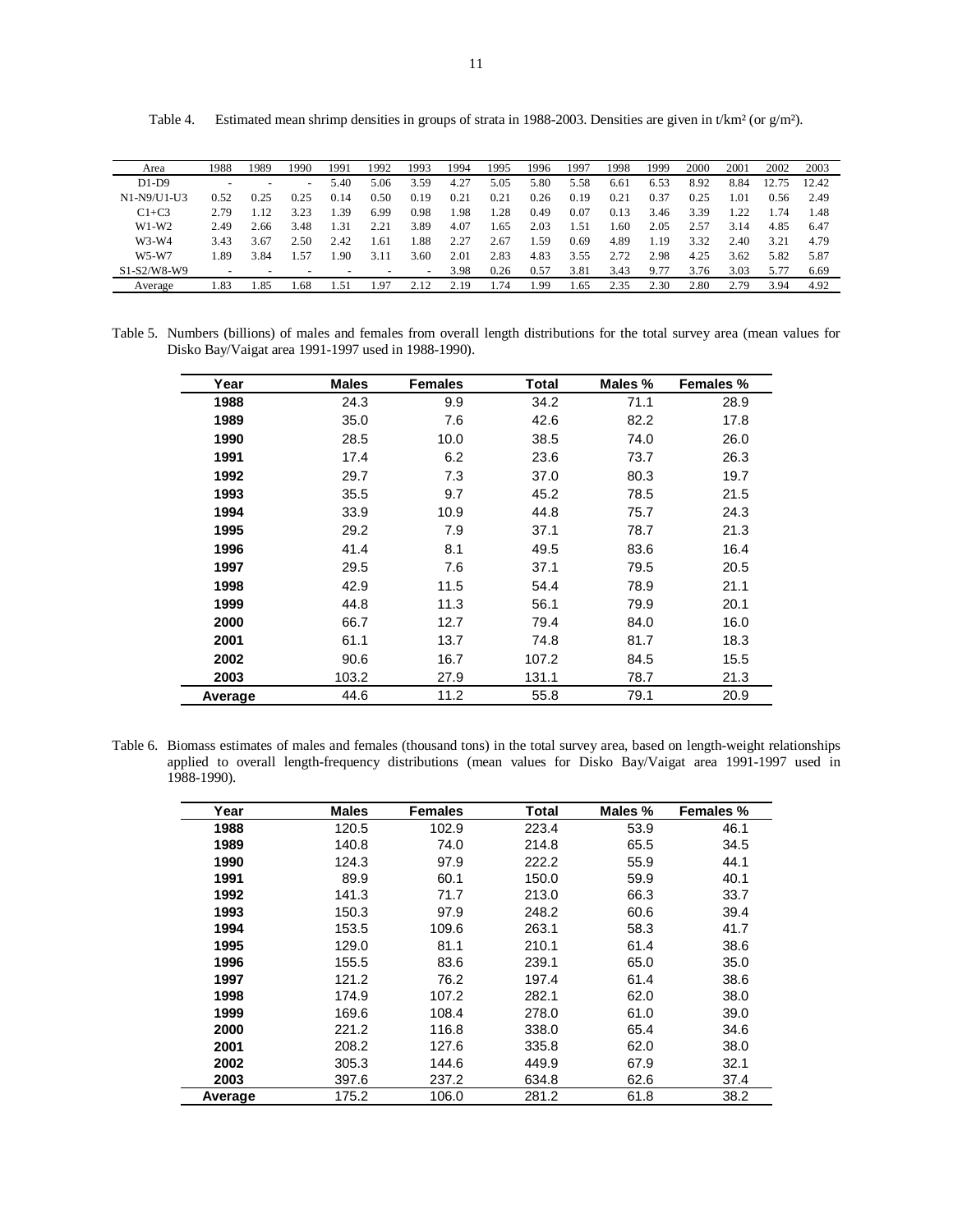| Year    | <b>Offshore</b> | Disko | Total |
|---------|-----------------|-------|-------|
| 1988    | 88.1            | 18.8  | 106.9 |
| 1989    | 59.7            | 18.8  | 78.5  |
| 1990    | 83.0            | 18.8  | 101.8 |
| 1991    | 48.2            | 20.9  | 69.1  |
| 1992    | 59.7            | 16.1  | 75.8  |
| 1993    | 85.6            | 15.7  | 101.3 |
| 1994    | 97.2            | 15.5  | 112.7 |
| 1995    | 62.5            | 21.3  | 83.8  |
| 1996    | 61.8            | 25.2  | 87.0  |
| 1997    | 62.9            | 16.8  | 79.7  |
| 1998    | 88.6            | 22.8  | 111.4 |
| 1999    | 93.2            | 18.8  | 112.0 |
| 2000    | 88.5            | 32.3  | 120.8 |
| 2001    | 101.1           | 31.6  | 132.7 |
| 2002    | 123.8           | 28.4  | 152.2 |
| 2003    | 199.8           | 44.0  | 244.1 |
| Average | 87.7            | 22.9  | 110.6 |

Table 7. SSB index (female biomass, thousand tons) in offshore, Disko/Vaigat and total survey area (mean values for Disko Bay/Vaigat area 1991-1997 used in 1988-1990).

Table 8. Index of fishable biomass (≥ 17 mm CL, thousand tons) in offshore, Disko/Vaigat and total survey area (mean values for Disko Bay/Vaigat area 1991-1997 used in 1988-1990).

| Year    | <b>Offshore</b> | Disko | Total |
|---------|-----------------|-------|-------|
| 1988    | 174.8           | 42.1  | 216.9 |
| 1989    | 157.5           | 42.1  | 199.6 |
| 1990    | 171.8           | 42.1  | 213.9 |
| 1991    | 100.3           | 46.0  | 146.3 |
| 1992    | 158.6           | 43.4  | 202.0 |
| 1993    | 201.3           | 31.4  | 232.7 |
| 1994    | 213.2           | 36.3  | 249.5 |
| 1995    | 156.8           | 44.4  | 201.2 |
| 1996    | 163.8           | 48.2  | 212.0 |
| 1997    | 140.7           | 44.7  | 185.4 |
| 1998    | 209.3           | 53.7  | 263.0 |
| 1999    | 204.6           | 47.0  | 251.6 |
| 2000    | 236.2           | 64.9  | 301.0 |
| 2001    | 234.6           | 69.7  | 304.3 |
| 2002    | 316.7           | 76.6  | 393.3 |
| 2003    | 483.3           | 98.7  | 582.0 |
| Average | 207.7           | 52.0  | 259.7 |

Table 9. Abundance index for males < 17 mm CL (billions) in offshore, Disko Bay/Vaigat and total survey area.

| Year    | <b>Offshore</b> | <b>Disko</b> | <b>Total</b> |
|---------|-----------------|--------------|--------------|
| 1993    | 8.21            | 0.65         | 8.86         |
| 1994    | 6.15            | 1.07         | 7.22         |
| 1995    | 5.10            | 0.43         | 5.53         |
| 1996    | 14.06           | 2.06         | 16.12        |
| 1997    | 4.74            | 3.18         | 7.92         |
| 1998    | 7.00            | 3.59         | 10.59        |
| 1999    | 8.38            | 7.21         | 15.59        |
| 2000    | 15.13           | 12.19        | 27.32        |
| 2001    | 15.05           | 7.59         | 22.64        |
| 2002    | 19.93           | 12.85        | 32.78        |
| 2003    | 19.44           | 8.02         | 27.46        |
| Average | 11.20           | 5.35         | 16.55        |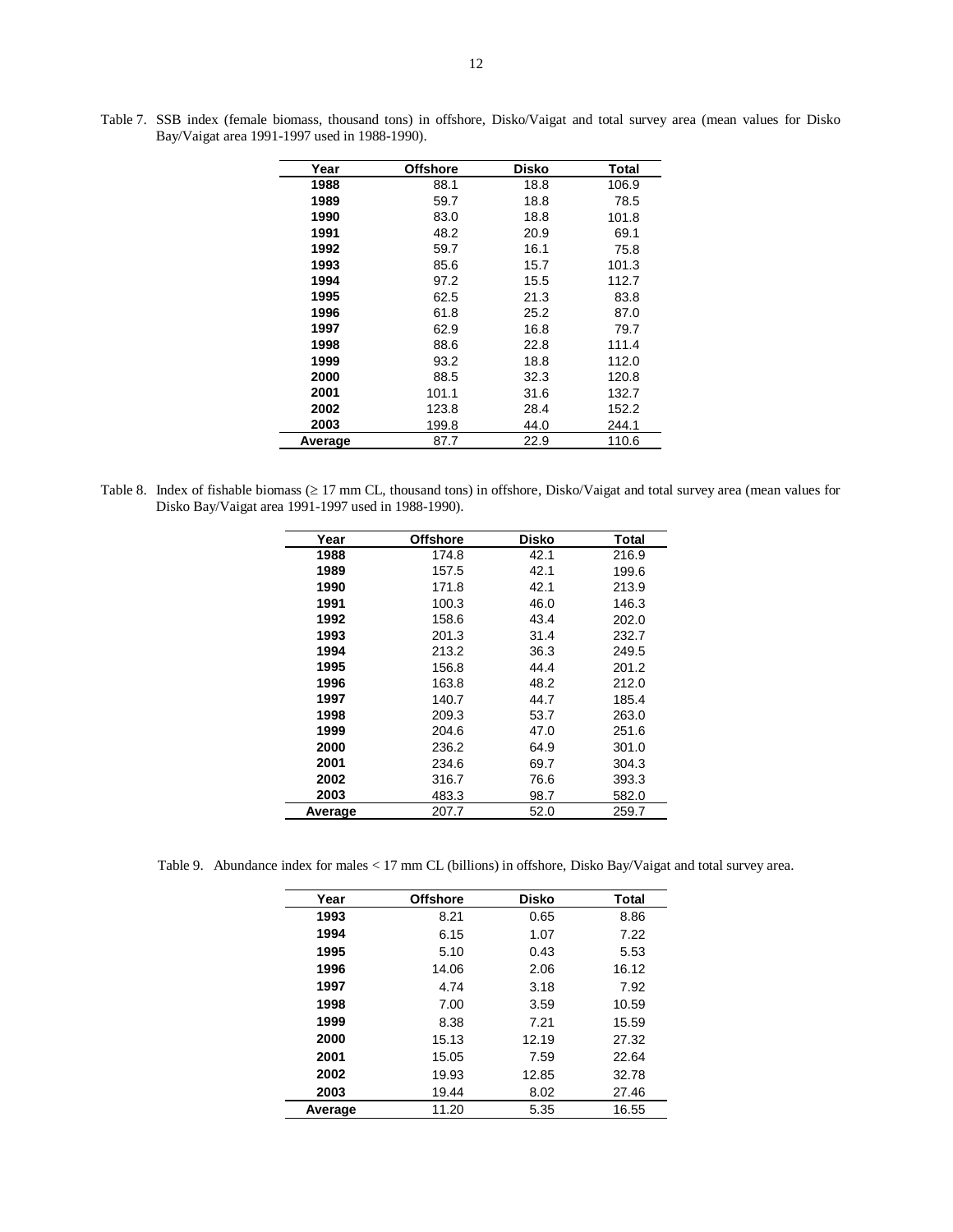

Fig. 1. Survey stratification, sampling locations and density of northern shrimp in 2003.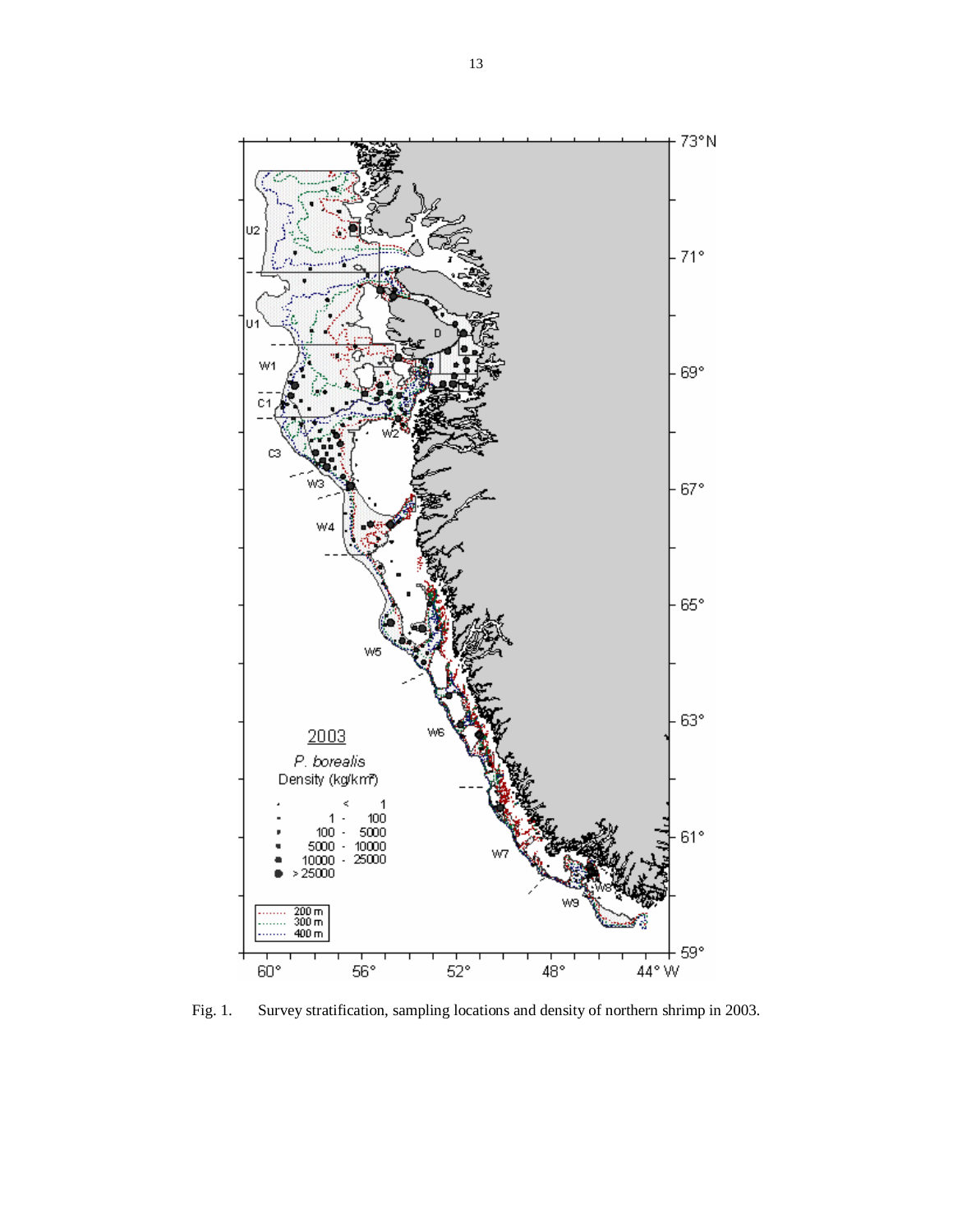

Fig. 2. Estimated total yearly biomass 1988-2003 with standard errors. Average biomass estimate for inshore areas 1991-1997 is inserted in 1988-1990 to facilitate between-year comparisons.



Fig. 3. Recalculated biomass estimates ('000 tons) for region U 1988-2003 based on the new stratification from 2003. Total biomass estimates by both methods are also shown. Note the different y-axis scales.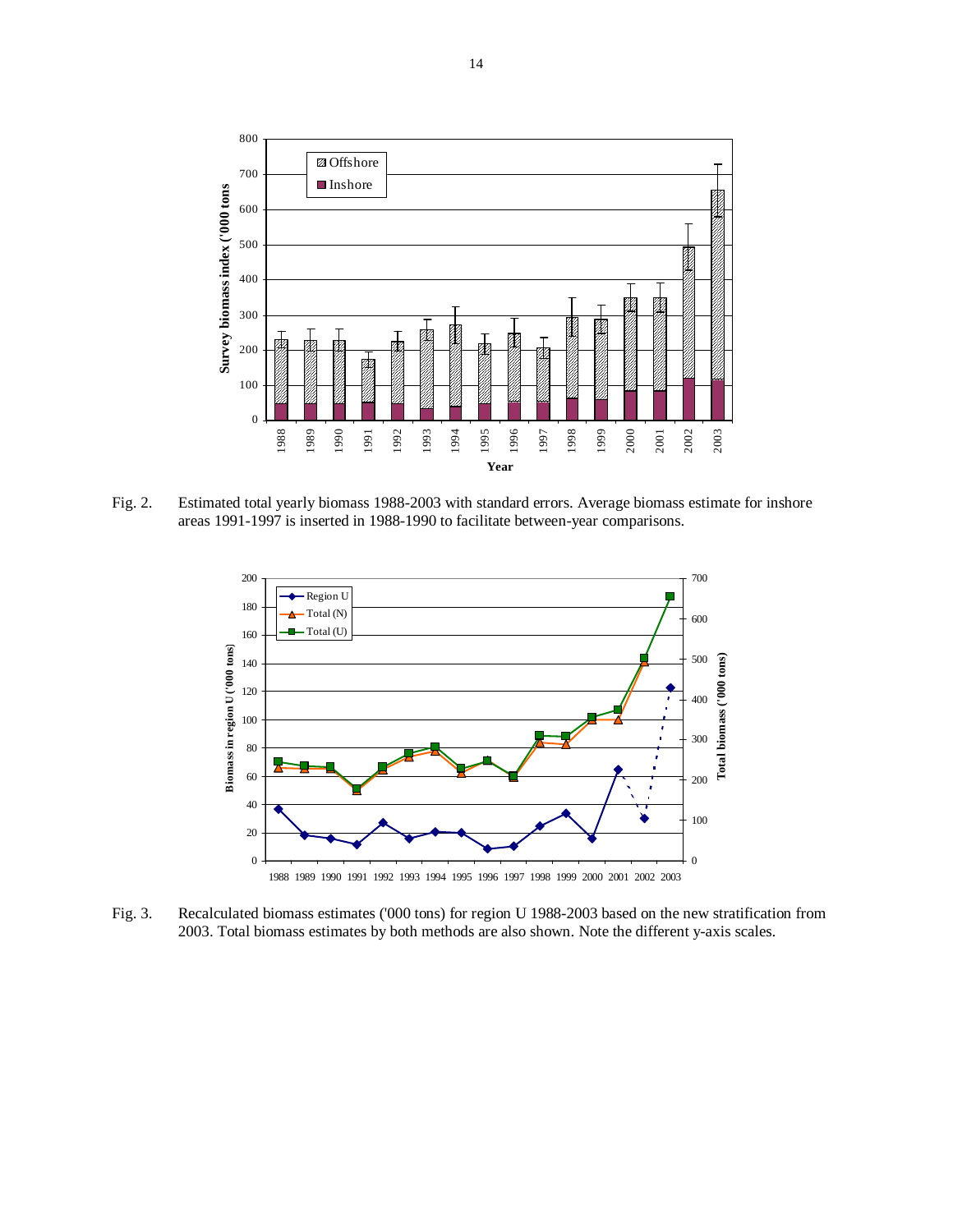

Fig. 4. Relative distribution (%) of the offshore biomass in depth strata, 1988-2003



Fig. 5. Distribution of estimated biomass in depth strata for surveys in SA0+1 offshore, 1988-2003.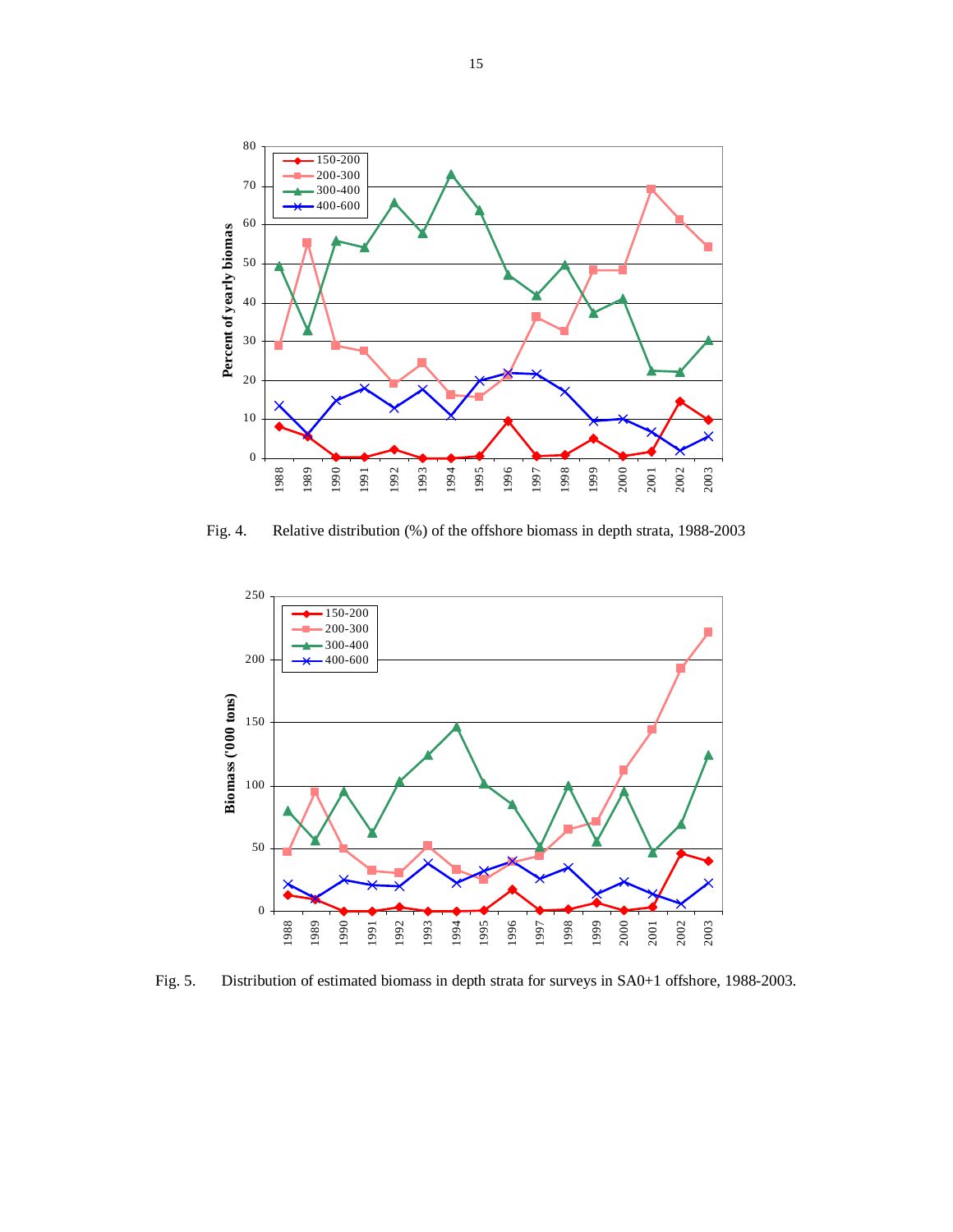

Fig. 6. Distribution of bottom temperature in the survey area between 150 and 600 m depth in 2003.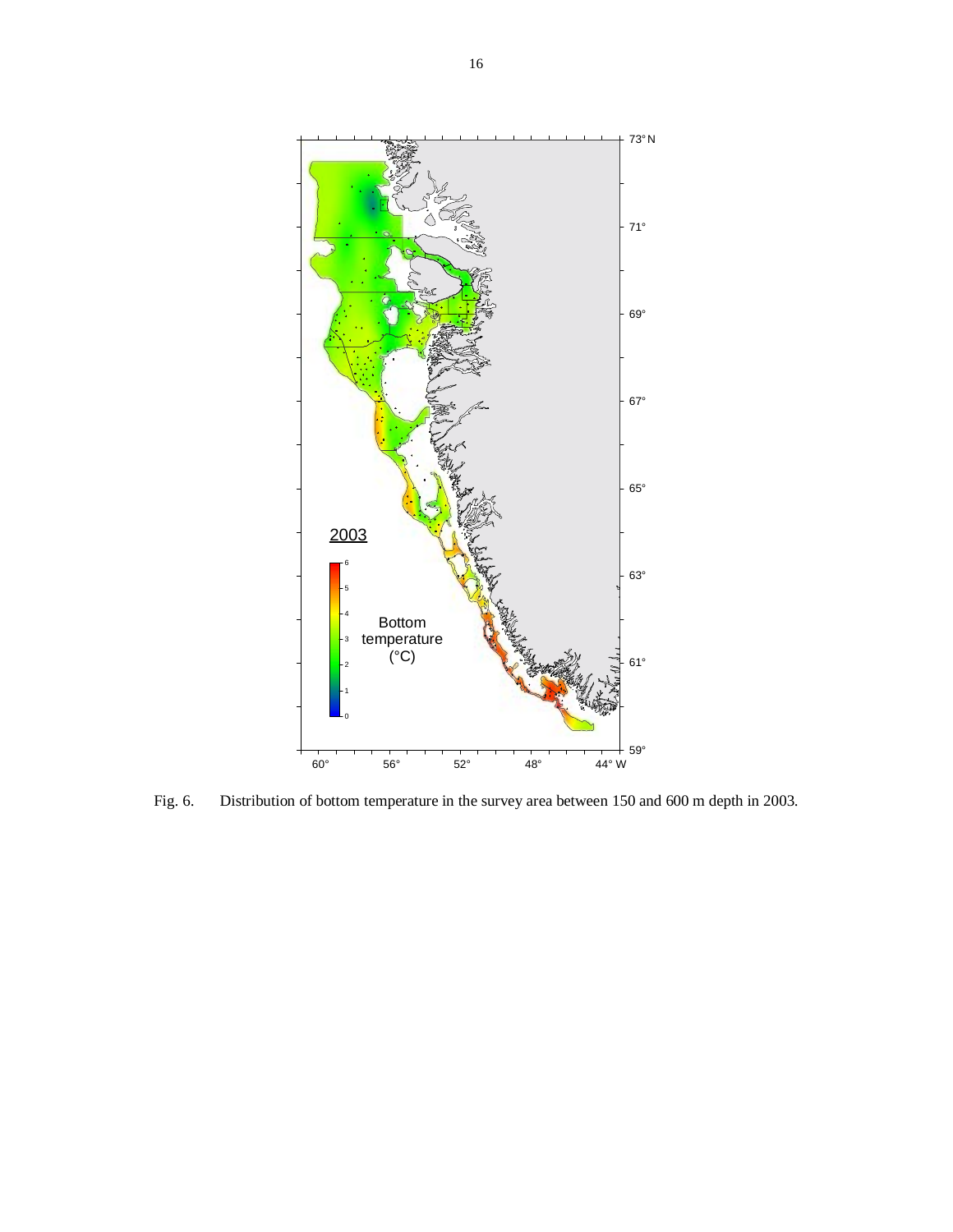

Fig. 7. Area weighted mean bottom temperature for the entire survey area and temperature anomalies in the different depth strata in offshore areas C and W1-W7 in 1991 - 2003.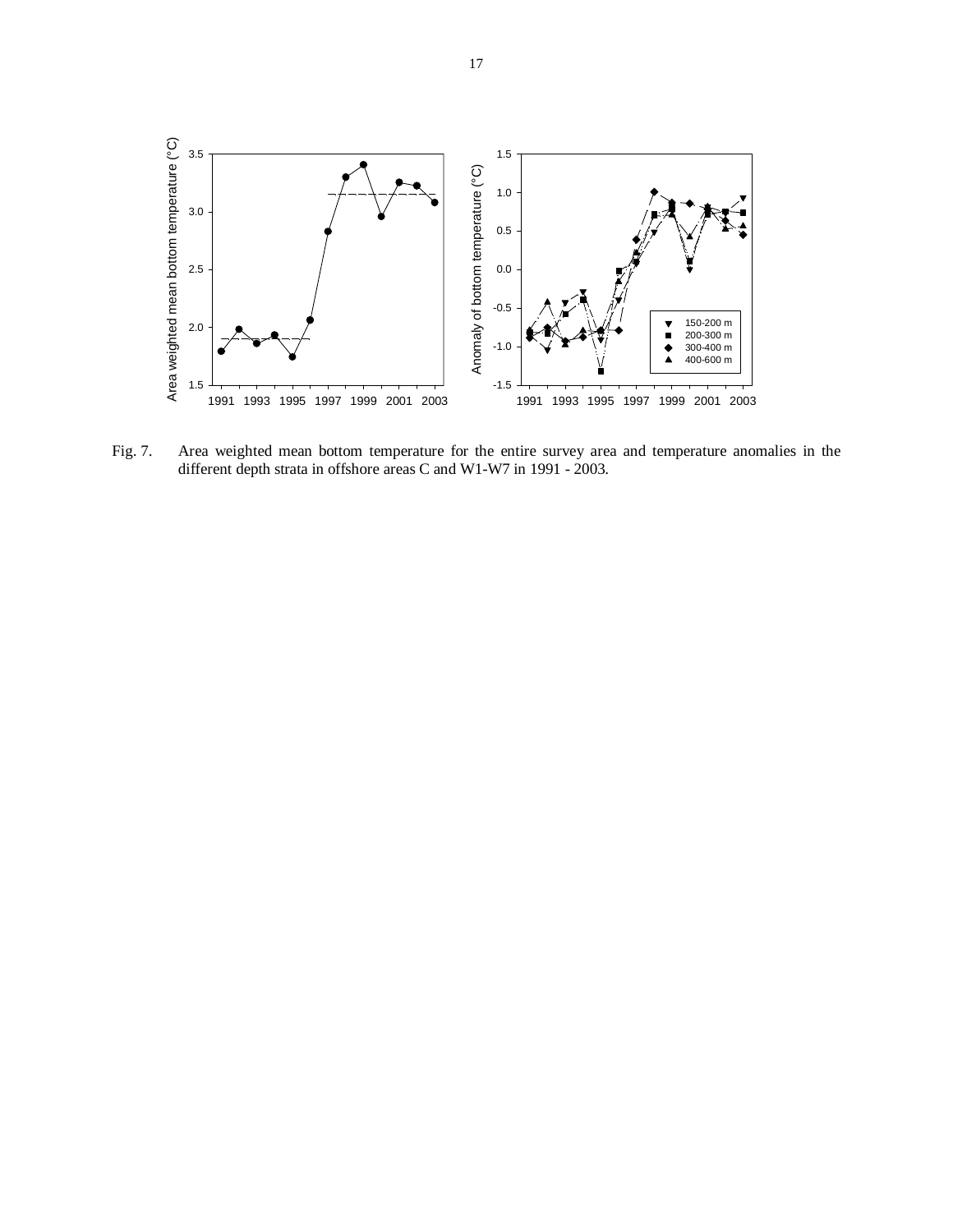

Fig. 8. Length frequencies of northern shrimp in offshore areas U1, U2+U3, C1+C3, and W1 – W9 in 2003 (see Fig. 9 for legend).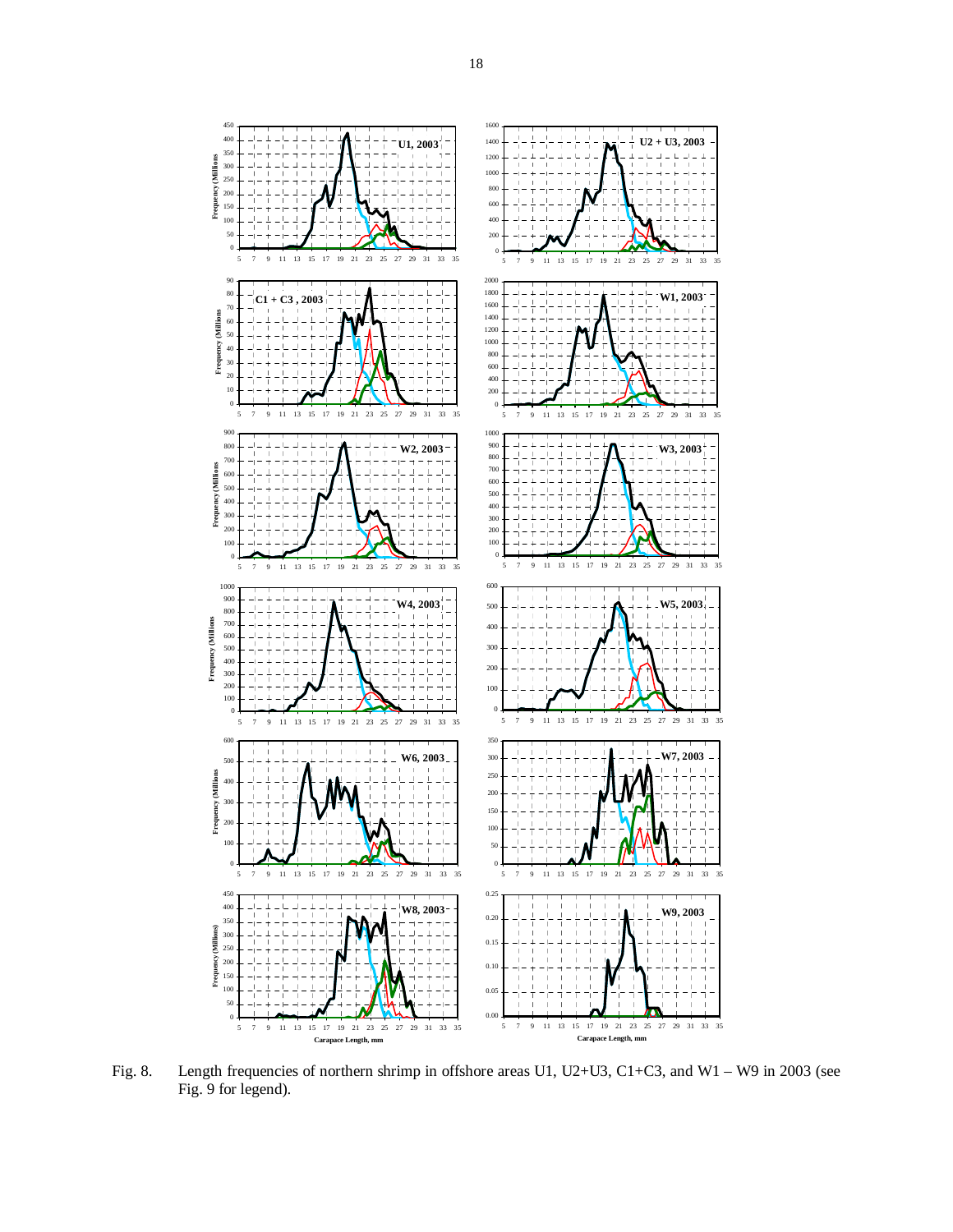

Fig. 9. Length frequencies of northern shrimp in inshore strata D1 – D9 in 2003.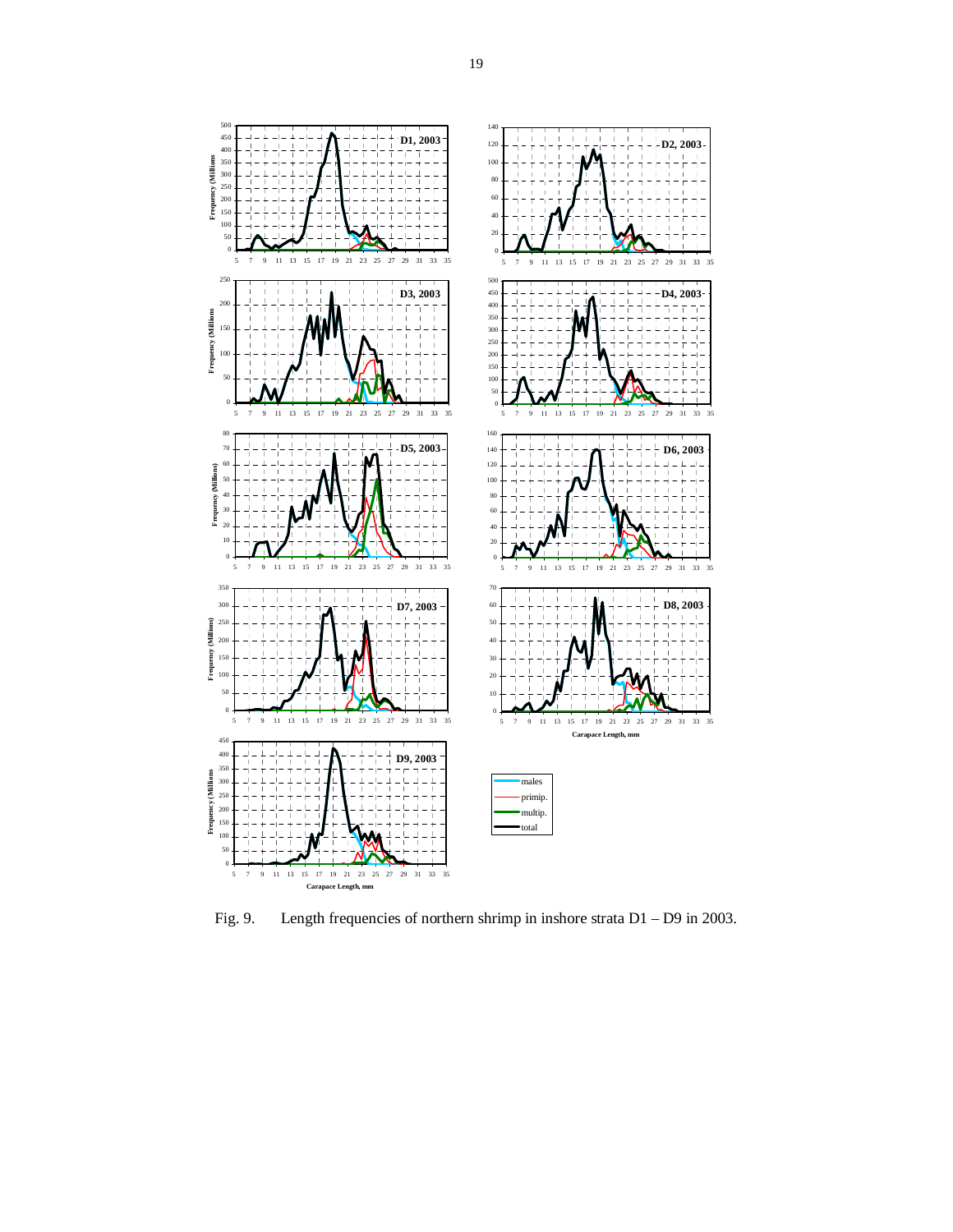

Fig. 10. Geographical distribution of mean size of northern shrimp in 2003.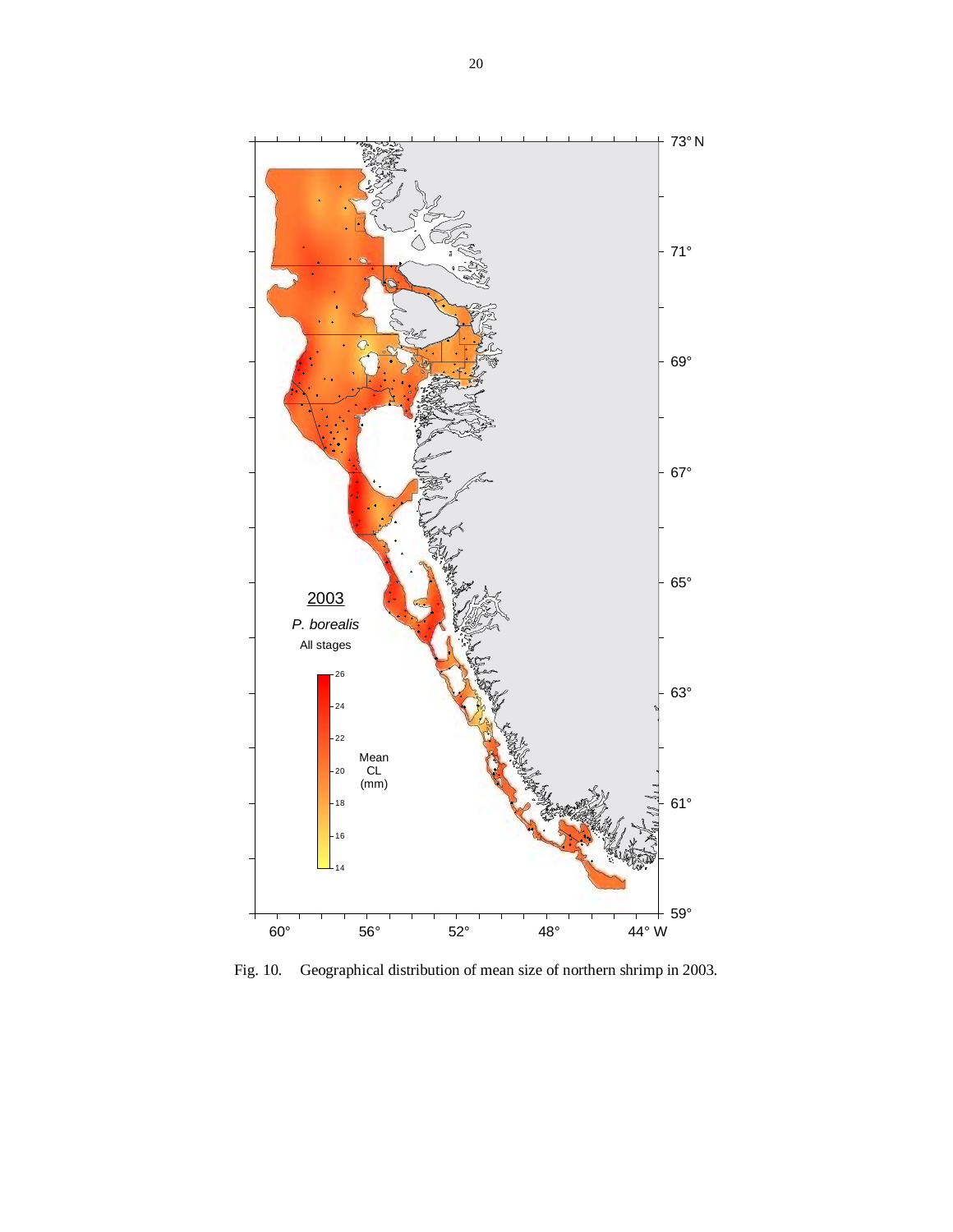

Fig. 11a. Length frequencies of northern shrimp in total offshore area 1988-1992 and Disko Bay/Vaigat area 1991- 1992 (no surveys in Disko Bay/Vaigat area 1998-1990).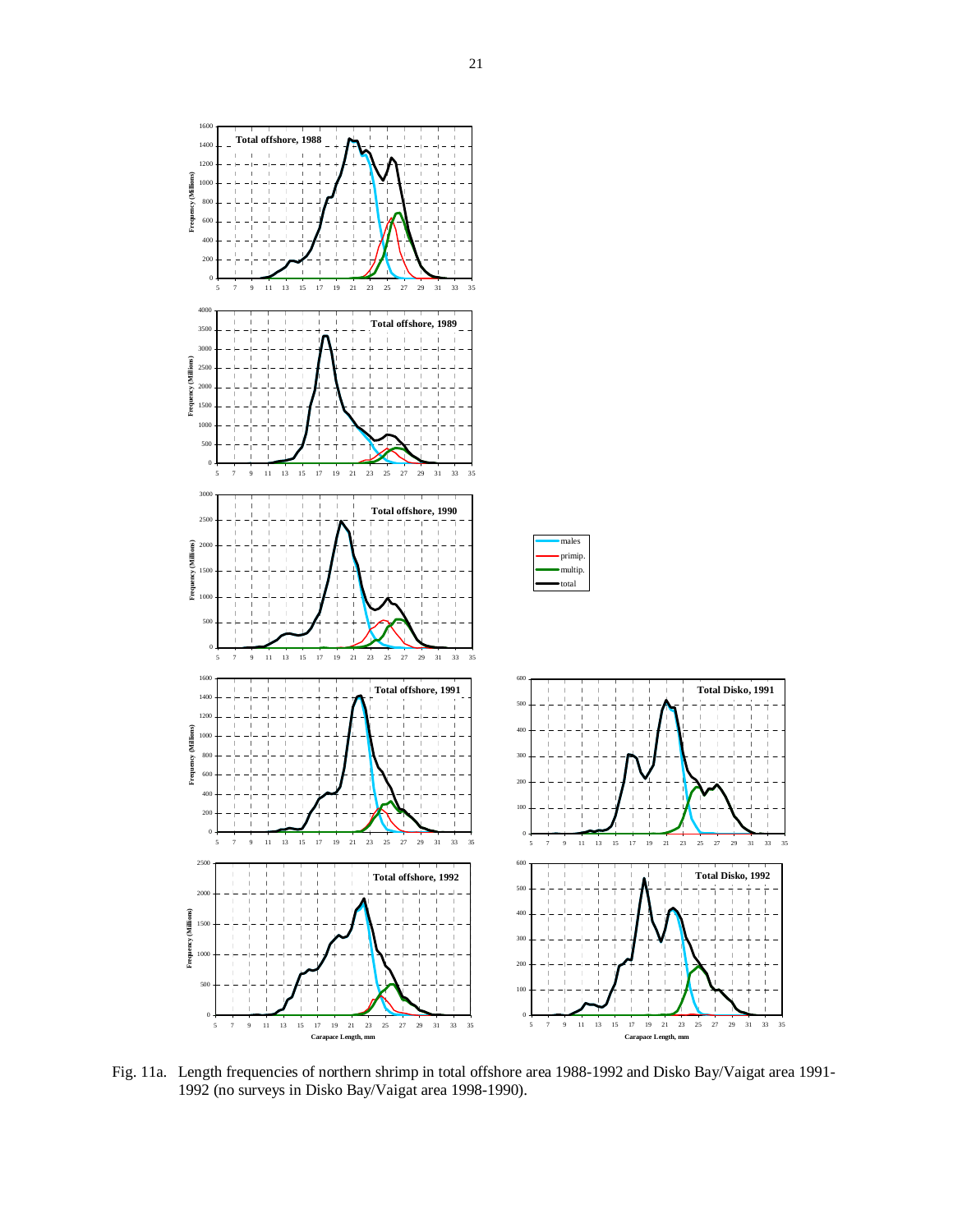

Fig. 11b. Length frequencies of northern shrimp in total offshore and Disko Bay/Vaigat area 1993-1997.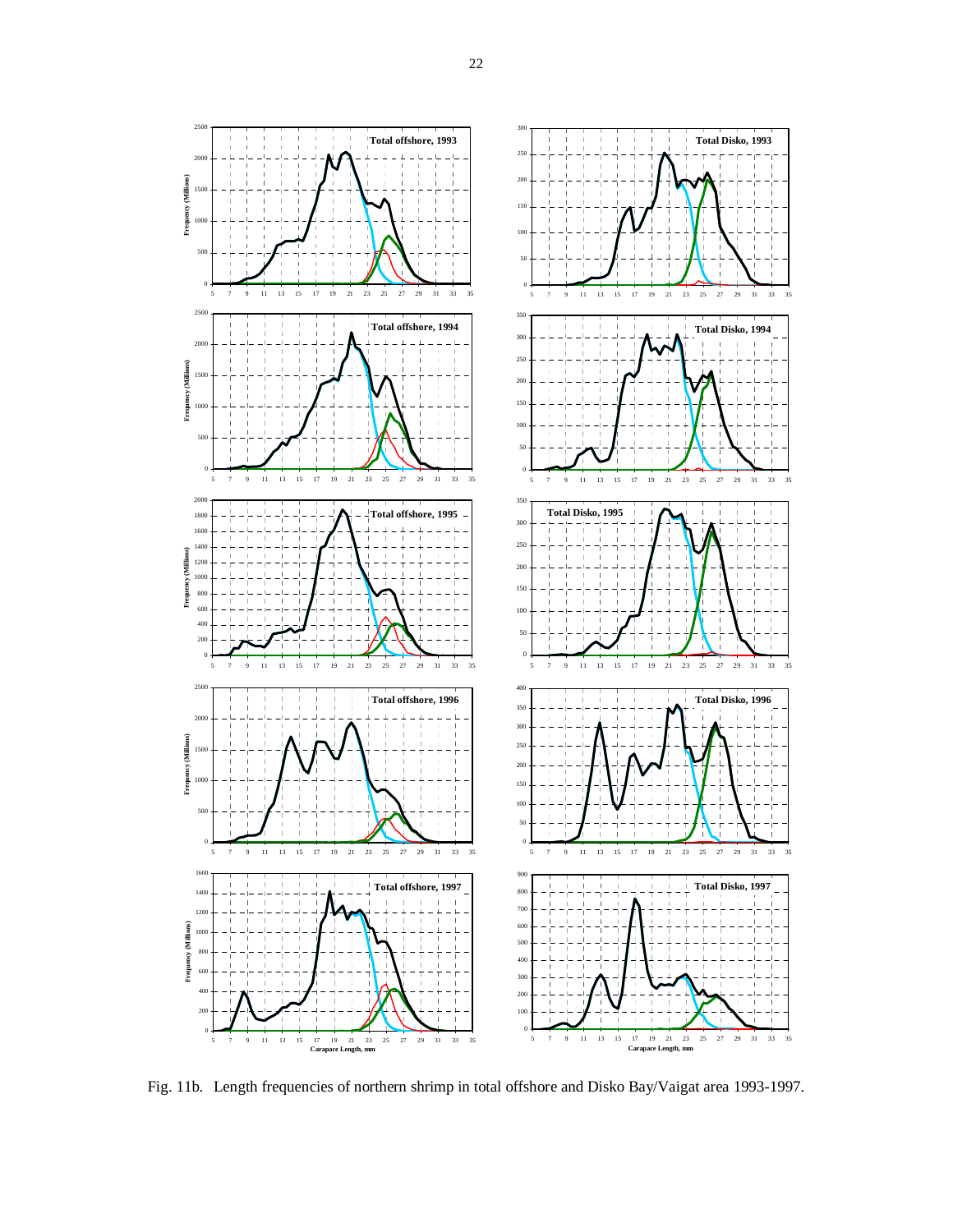

Fig. 11c. Length frequencies of northern shrimp in total offshore and Disko Bay/Vaigat area 1998-2002.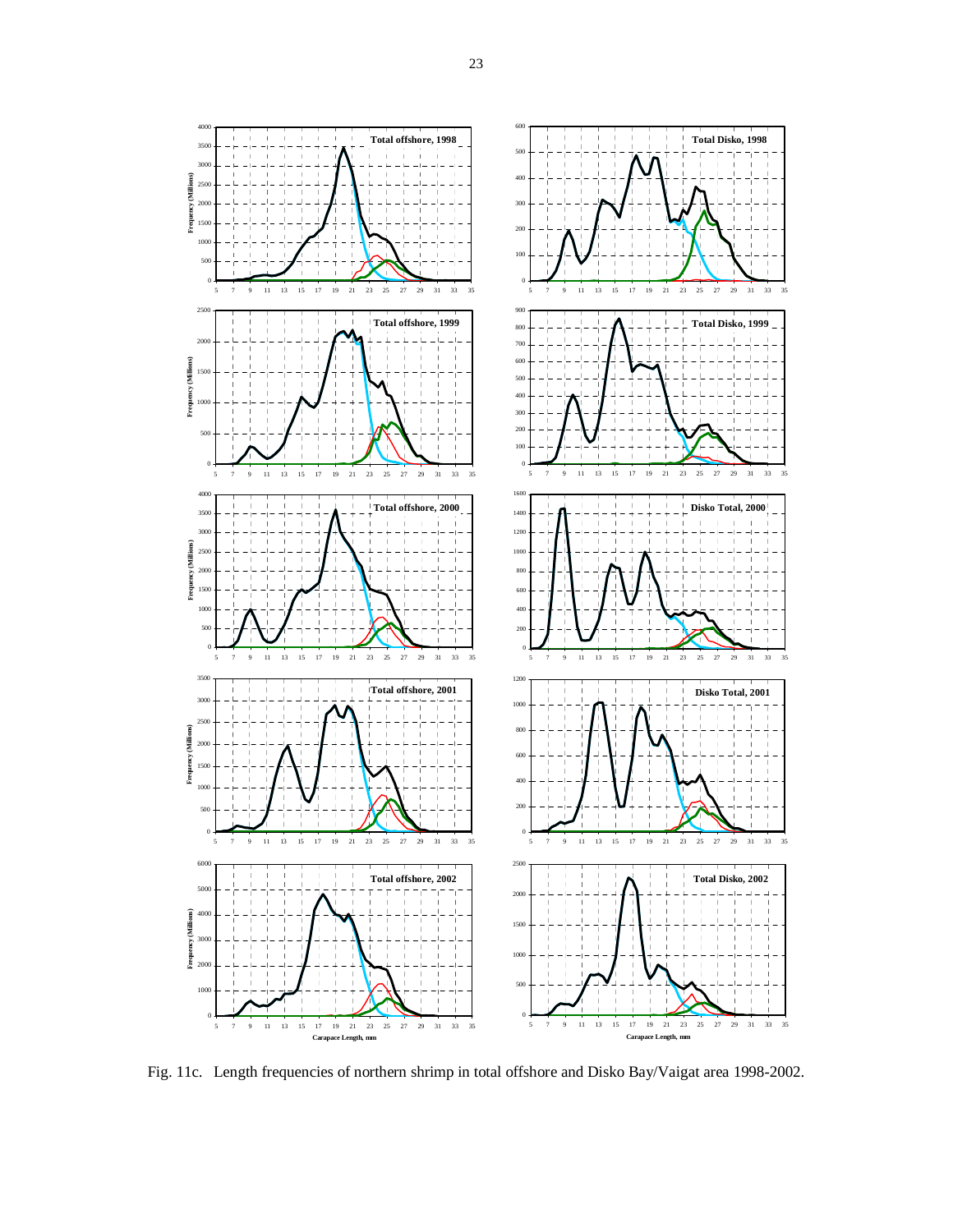

Fig. 11d. Length frequencies of northern shrimp in total offshore and Disko Bay/Vaigat area 2003.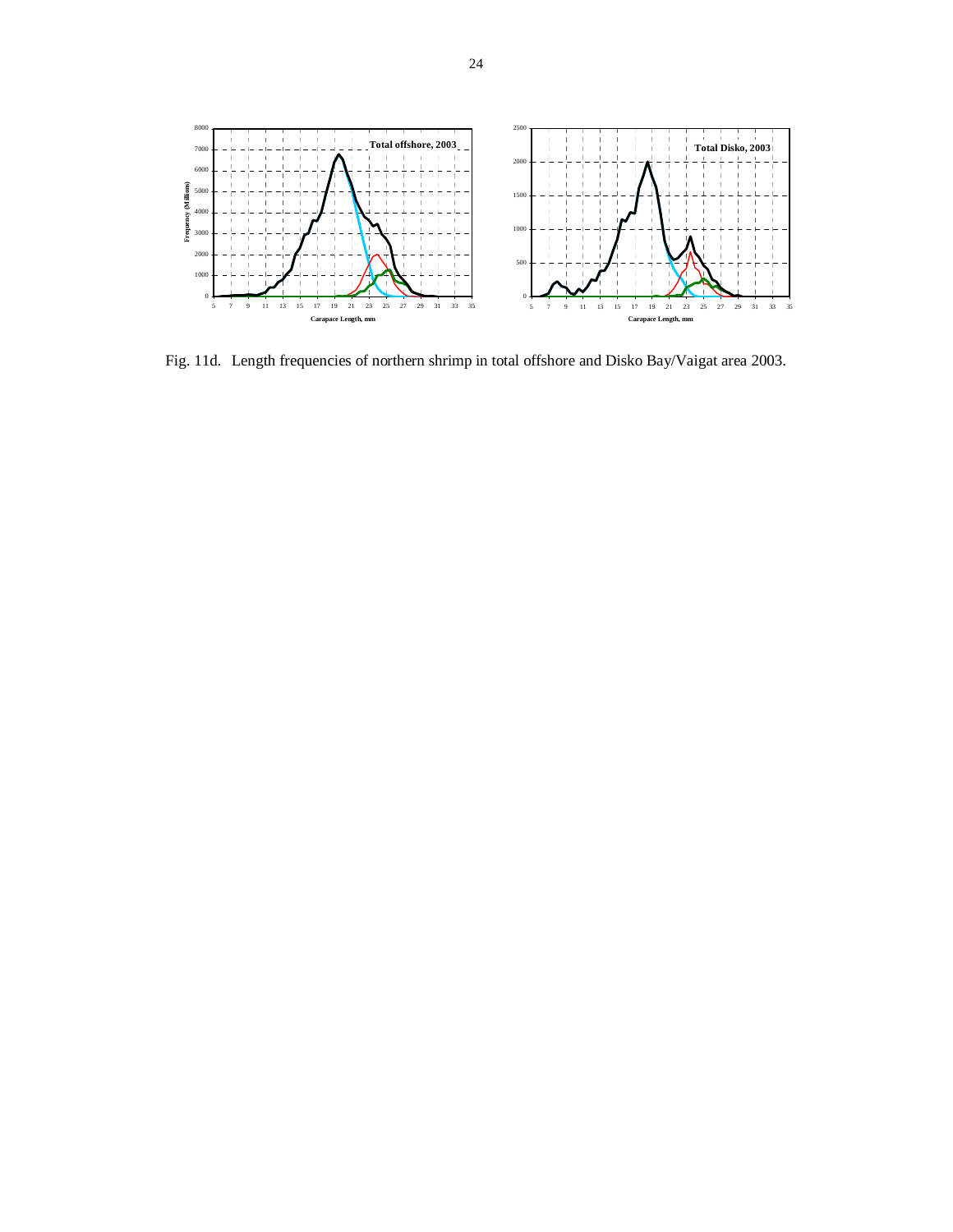

Fig. 12. Length frequencies of northern shrimp in the total survey area (offshore and Disko Bay/Vaigat combined)  $2000 - 2003$